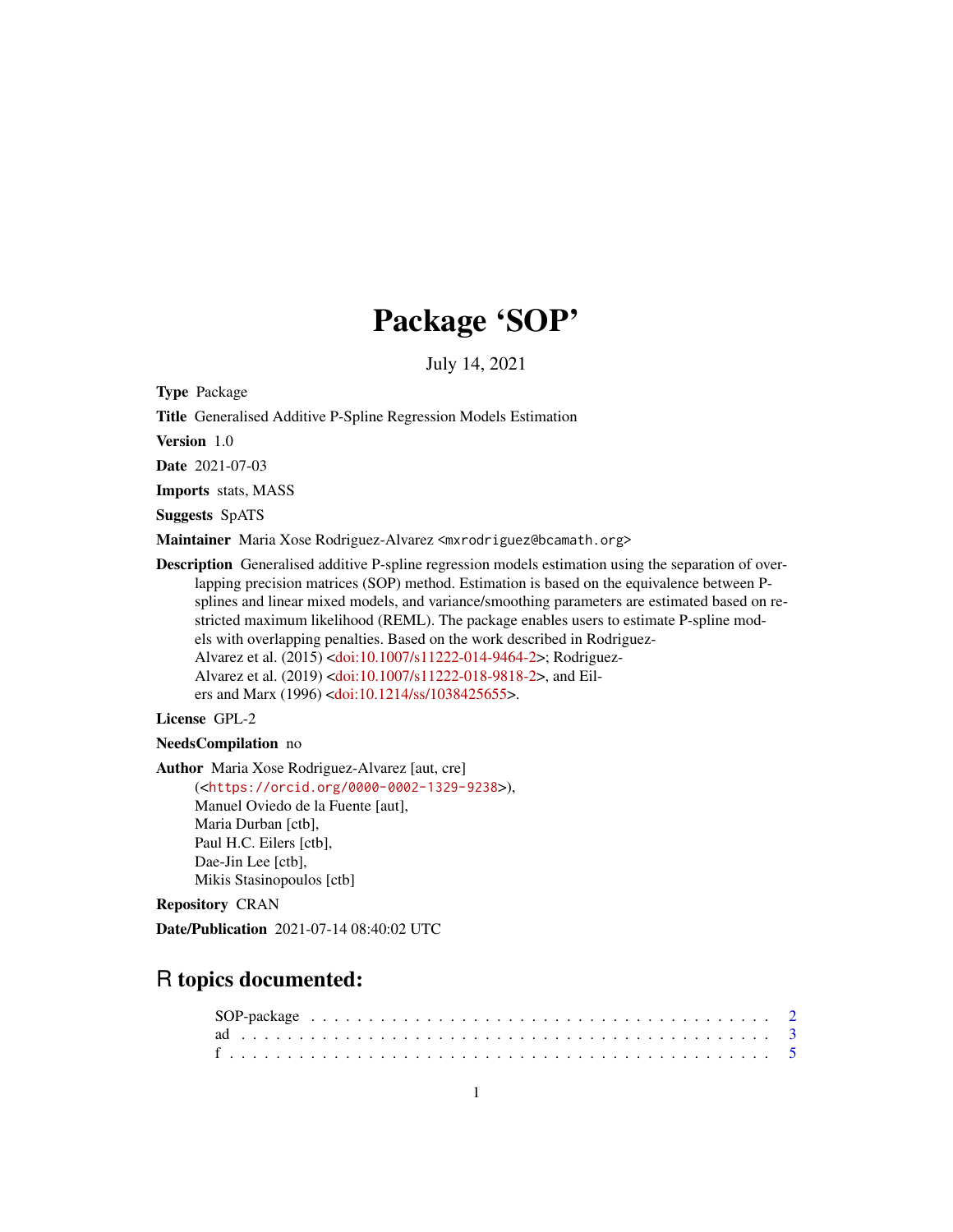# <span id="page-1-0"></span>2 SOP-package

| Index |  |  |  |  |  |  |  |  |  |  |  |  |  |  |  |  |  |  |
|-------|--|--|--|--|--|--|--|--|--|--|--|--|--|--|--|--|--|--|
|       |  |  |  |  |  |  |  |  |  |  |  |  |  |  |  |  |  |  |
|       |  |  |  |  |  |  |  |  |  |  |  |  |  |  |  |  |  |  |
|       |  |  |  |  |  |  |  |  |  |  |  |  |  |  |  |  |  |  |
|       |  |  |  |  |  |  |  |  |  |  |  |  |  |  |  |  |  |  |
|       |  |  |  |  |  |  |  |  |  |  |  |  |  |  |  |  |  |  |
|       |  |  |  |  |  |  |  |  |  |  |  |  |  |  |  |  |  |  |
|       |  |  |  |  |  |  |  |  |  |  |  |  |  |  |  |  |  |  |
|       |  |  |  |  |  |  |  |  |  |  |  |  |  |  |  |  |  |  |

SOP-package *Generalised Additive P-Spline Regression Models Estimation*

### Description

Generalised additive P-spline regression models estimation using the separation of overlapping precision matrices (SOP) method. Estimation is based on the equivalence between P-splines and linear mixed models, and variance/smoothing parameters are estimated based on restricted maximum likelihood (REML). The package enables users to estimate P-spline models with overlapping penalties. Based on the work described in Rodriguez-Alvarez et al. (2015) <doi:10.1007/s11222-014- 9464-2>; Rodriguez-Alvarez et al. (2019) <doi:10.1007/s11222-018-9818-2>, and Eilers and Marx (1996) <doi:10.1214/ss/1038425655>.

#### Details

Index of help topics:

| SOP-package | Generalised Additive P-Spline Regression Models |
|-------------|-------------------------------------------------|
|             | Estimation                                      |
| ad          | Adaptive smooth terms in a SOP model formula    |
| f           | Defining smooth terms in SOP formulae           |
| plot.sop    | Default SOP plotting                            |
| predict.sop | Prediction from a fitted SOP model              |
| print.sop   | Print method for sop objects                    |
| rae         | Defining random effects in SOP formula          |
| sop         | Estimation of generalised additive P-spline     |
|             | regression models with overlapping penalties.   |
| sop.control | Function for controlling SOP fitting            |
| sop.fit     | Fitting generalised linear mixed models with    |
|             | overlapping precision matrices.                 |
| summary.sop | Summary method for a fitted SOP model.          |
|             |                                                 |

This package incorporates the function sop() which enables users to estimate multidimensional generalised P-spline regression models with overlapping penalties. For a complete list of functions use library(help = SOP).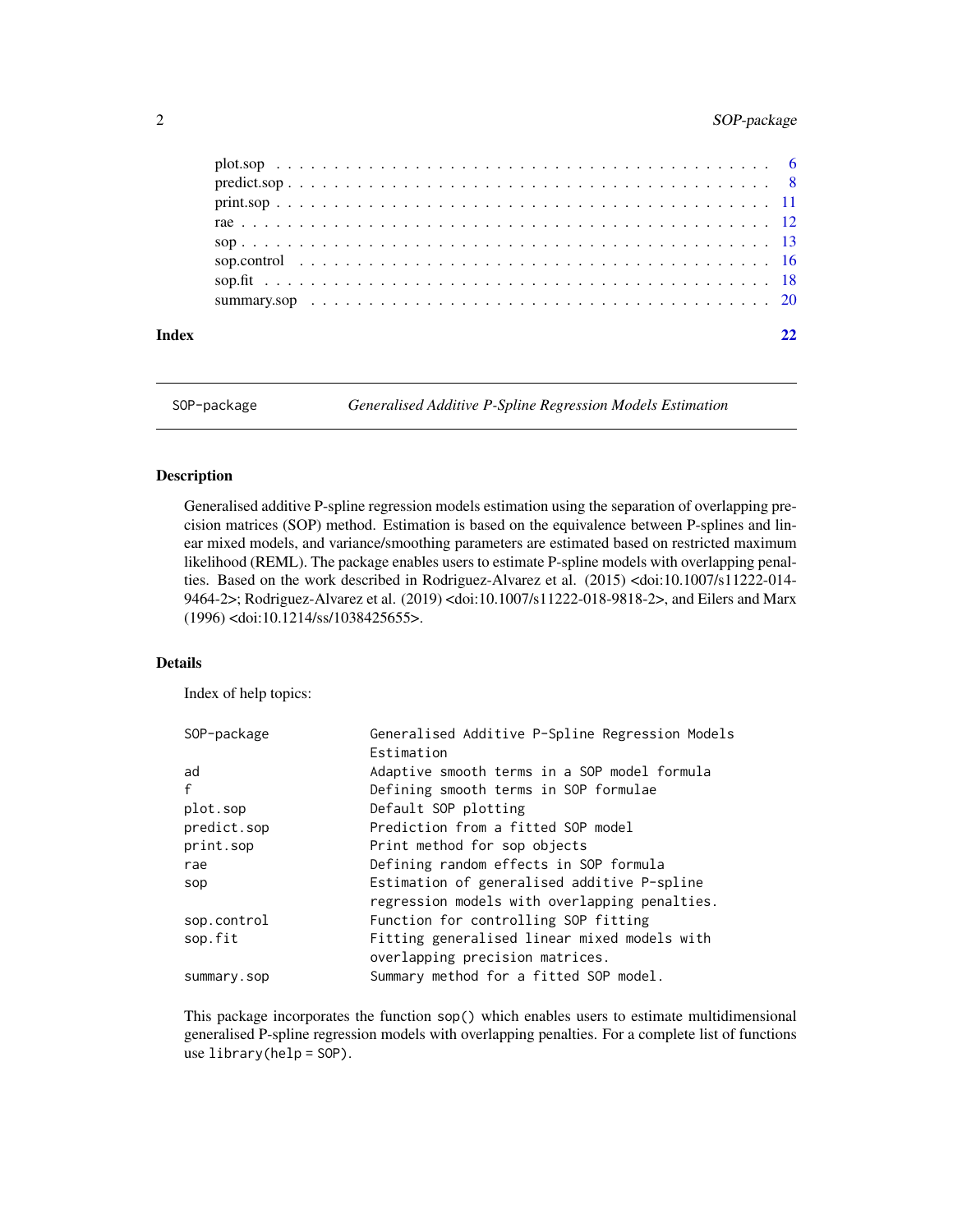# <span id="page-2-0"></span>Author(s)

#### NA

Maintainer: Maria Xose Rodriguez-Alvarez <mxrodriguez@bcamath.org>

#### References

Eilers, P.H.C. and Marx, B.D. (1996). Flexible smoothing with B-splines and penalties. *Statistical Science*, 11 (2), 89–121.

Rodriguez-Alvarez, M.X., Lee, D. J., Kneib, T., Durban, M., and Eilers, P. (2015). Fast smoothing parameter separation in multidimensional generalized P-splines: the SAP algorithm. *Statistics and Computing*, 25 (5), 941–957.

Rodriguez-Alvarez, M.X., Durban, M., Lee, D. J. and Eilers, P. (2019). On the estimation of variance parameters in non-standard generalised linear mixed models: application to penalised smoothing. *Statistics and Computing*, 29 (3), 483–500.

<span id="page-2-1"></span>

ad *Adaptive smooth terms in a SOP model formula*

#### **Description**

Auxiliary function used to define adaptive smooth terms in a sop model formula. The function does not do any fitting but is used as part of a sop() model formula.

#### Usage

 $ad(..., nseg = 10, pord = 2, degree = 3, nseg.sp = 5, degree.sp = 3)$ 

#### Arguments

| $\cdots$  | the x-variable (continuous) to be used for adaptive smoothing. Currently, only<br>one dimensional adaptive smoothers are allowed.               |
|-----------|-------------------------------------------------------------------------------------------------------------------------------------------------|
| nseg      | the number of segments for the B-spline basis used to represent the smooth term.<br>The default value is 10.                                    |
| pord      | penalty order. The defauly value is 2 (second order penalty).                                                                                   |
| degree    | the order of the polynomial for the B-spline basis for this term. The default<br>value is 3 (cubic B-splines).                                  |
| nseg.sp   | the number of segments for the B-spline basis used to 'smooth' the smoothing<br>parameters. The default value is 5.                             |
| degree.sp | the order of the polynomial for the B-spline basis used for smoothing of the<br>smoothing parameters. The default value is 3 (cubic B-splines). |

# Details

The function ad() can be use to fit an adaptive smooth function of x. An 'adaptive' smooth function is one in which the smoothing parameter is allowed to vary over the range of the explanatory variable x. Details can be found in Rodriguez-Alvarez *at. al* (2019).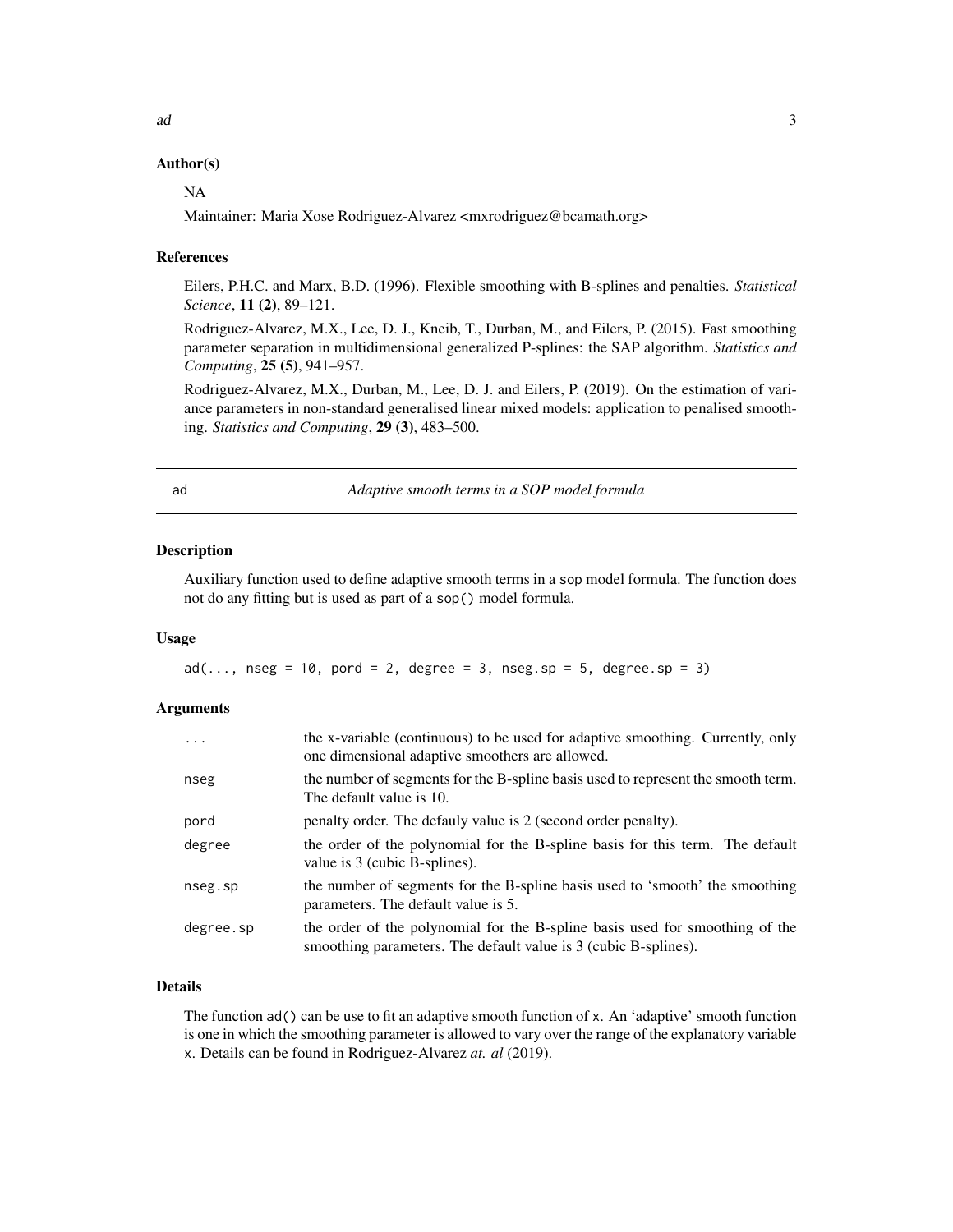<span id="page-3-0"></span>The function is interpreted in the formula of a sop model and creates the right framework for fitting the adaptive smoother. List containing the following objects:

| vars      | name of the covariates involved in the adaptive smooth term.                                          |
|-----------|-------------------------------------------------------------------------------------------------------|
| nseg      | the number of segments for the B-spline basis.                                                        |
| pord      | the penalty order.                                                                                    |
| degree    | the order of the polynomial for the B-Spline basis for this term.                                     |
| nseg.sp   | the number of segments for the B-spline basis used to 'smooth' the smoothing<br>parameters.           |
| degree.sp | the order of the polynomial for the B-spline basis used for smoothing of the<br>smoothing parameters. |
| dim       | The dimension of the smoother - i.e. the number of covariates that it is a function<br>of.            |
| label     | labels terms.                                                                                         |
|           |                                                                                                       |

# References

Rodriguez-Alvarez, M.X., Durban, M., Lee, D. J. and Eilers, P. (2019). On the estimation of variance parameters in non-standard generalised linear mixed models: application to penalised smoothing. *Statistics and Computing*, 29 (3), 483–500.

#### See Also

[f](#page-4-1), [rae](#page-11-1), [sop](#page-12-1)

# Examples

```
library(SOP)
# Simulate the data
set.seed(123)
n < - 1000x \le runif(n, 0.0001, 1)
doppler.function <- function(x) sin(4 / (x + 0.1)) + 1.5mu < - doppler.function(x)
sigma <-0.2y <- mu + sigma*rnorm(n)
dat \leq data.frame(x = x, y = y)
# Fit the models
# With addaptive smoothing
m\theta <- sop(formula = y ~ ad(x, nseg = 197, nseg.sp = 17), data = dat,
         control = list(true = FALSE, epsilon = 1e-03)# Without addaptive smoothing
m1 <- sop(formula = y \sim f(x, \text{ nseg = 197}), data = dat,
         control = list(trace = FALSE, epsilon = 1e-03))
```
# Plot results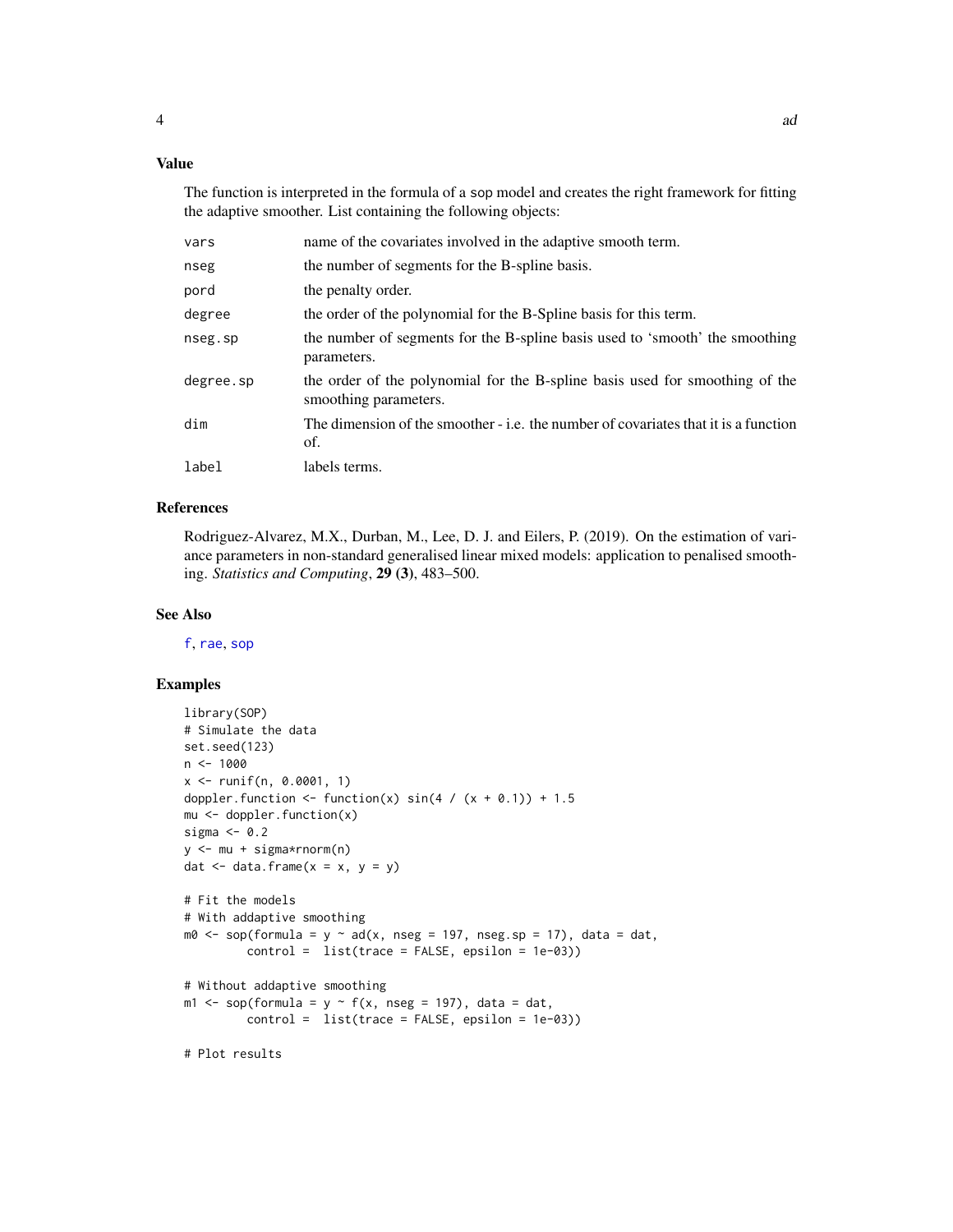<span id="page-4-0"></span>f  $\overline{5}$ 

```
plot(y \sim x, data = dat)ox <- order(dat$x)
lines(fitted(m0)[ox] ~~{}^{\sim}~ data $x[ox],~ col = 2,~ lwd = 2)lines(fitted(m1)[ox] ~~{}datsx[ox],~col = 4, ~1wd = 2)legend("topright", c("Theoretical", "Adaptive", "Non Adaptive"),
    col = c(1, 2, 4), lty = 1, lwd = 2, bty = "n")
```
<span id="page-4-1"></span>f *Defining smooth terms in SOP formulae*

#### **Description**

Auxiliary function used to define smooth terms within sop() model formulae. The function does not evaluate the smooth - it exists purely to help set up a model using P-spline based smoothers.

# Usage

 $f(\ldots, n \text{ seg} = 10, \text{ pord} = 2, \text{ degree} = 3)$ 

#### **Arguments**

| $\cdots$ | a list of up to three variables to construct the smooth term.                                                                                                                                                                              |
|----------|--------------------------------------------------------------------------------------------------------------------------------------------------------------------------------------------------------------------------------------------|
| nseg     | the number of segments for the (marginal) B-spline bases used to represent the<br>smooth term. Numerical vector of length equal to the number of covariates.<br>Atomic values are also valid, being recycled. The default value is 10.     |
| pord     | penalty order. Numerical vector of length equal to the number of covariates.<br>Atomic values are also valid, being recycled. The default value is 2 (second-<br>order penalty).                                                           |
| degree   | the order of the polynomial for the (marginal) B-spline bases for this term. Nu-<br>merical vector of length equal to the number of covariates. Atomic values are<br>also valid, being recycled. The default value is 3 (cubic B-splines). |

# Details

The functions f() is designed to represent either a one dimensional smooth functions for main effects of an continuous explanatory variable or two or three dimensional smooth functions representing two way and three way interactions of continuous variables. By default, the values of the arguments nseg, pord and degree are repeated to the length of the explanatory covariates. The two and three dimensional smooth terms are constructed using the tensor-product of marginal (one-dimensional) B-spline bases and anisotropic penalties are considered.

#### Value

The function is interpreted in the formula of a sop model and creates the right framework for fitting the smoother. List containing the following elements:

vars names of the covariates involved in the smooth term.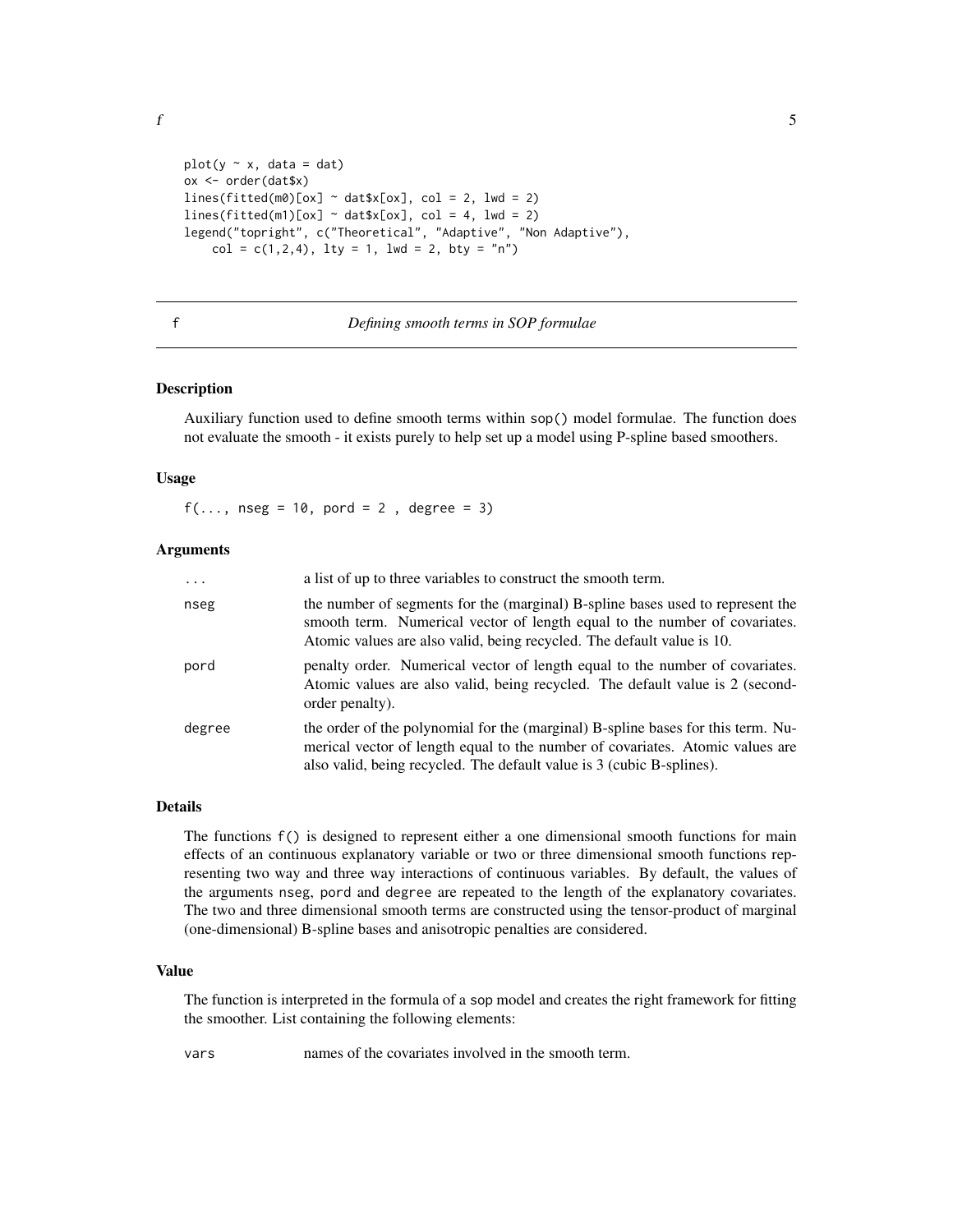<span id="page-5-0"></span>

| nseg   | the number of segments for the (marginal) B-spline basis for each covariate.                                                                     |
|--------|--------------------------------------------------------------------------------------------------------------------------------------------------|
| pord   | the penalty order (numerical vector of length equal to the number of covariates).                                                                |
| degree | the order of the polynomial for the (marginal) B-Spline bases for this term (nu-<br>merical vector of length equal to the number of covariates). |
| dim    | The dimension of the smoother - i.e. the number of covariates that it is a function<br>of.                                                       |
| label  | labels terms.                                                                                                                                    |

#### See Also

[ad](#page-2-1), [rae](#page-11-1), [sop](#page-12-1)

#### Examples

```
library(SOP)
# Simulate the data
set.seed(123)
n < -1000sigma <-0.5x \leftarrow runif(n)f0 <- function(x) 2*sin(pi*x)
f \leftarrow f \emptyset(x)y \leftarrow f + \text{norm}(n, \theta, \text{sigma})dat \leq data.frame(x = x, y = y)
# Fit the model
m0 \leq -\text{ sop}(\text{formula} = y \sim f(x, \text{ nseg} = 10), \text{ data} = \text{dat})summary(m0)
# Plot results
plot(y \sim x, data = dat)ox <- order(dat$x)
lines(f[ox] ~\sim~ data(x[ox], lwd = 2)lines(fitted(m0)[ox] ~~^{\sim}~ data $x[ox], ~col = "red", ~lwd = 2)
```
<span id="page-5-1"></span>

| plot.sop |  |  |  |
|----------|--|--|--|
|----------|--|--|--|

**Default SOP plotting** 

# Description

Takes a fitted sop object produced by sop() and plots the component smooth functions that make it up, on the scale of the linear predictor.

#### Usage

```
## S3 method for class 'sop'
plot(x, rug = TRUE, pages = 0, select = NULL, grid, ...)
```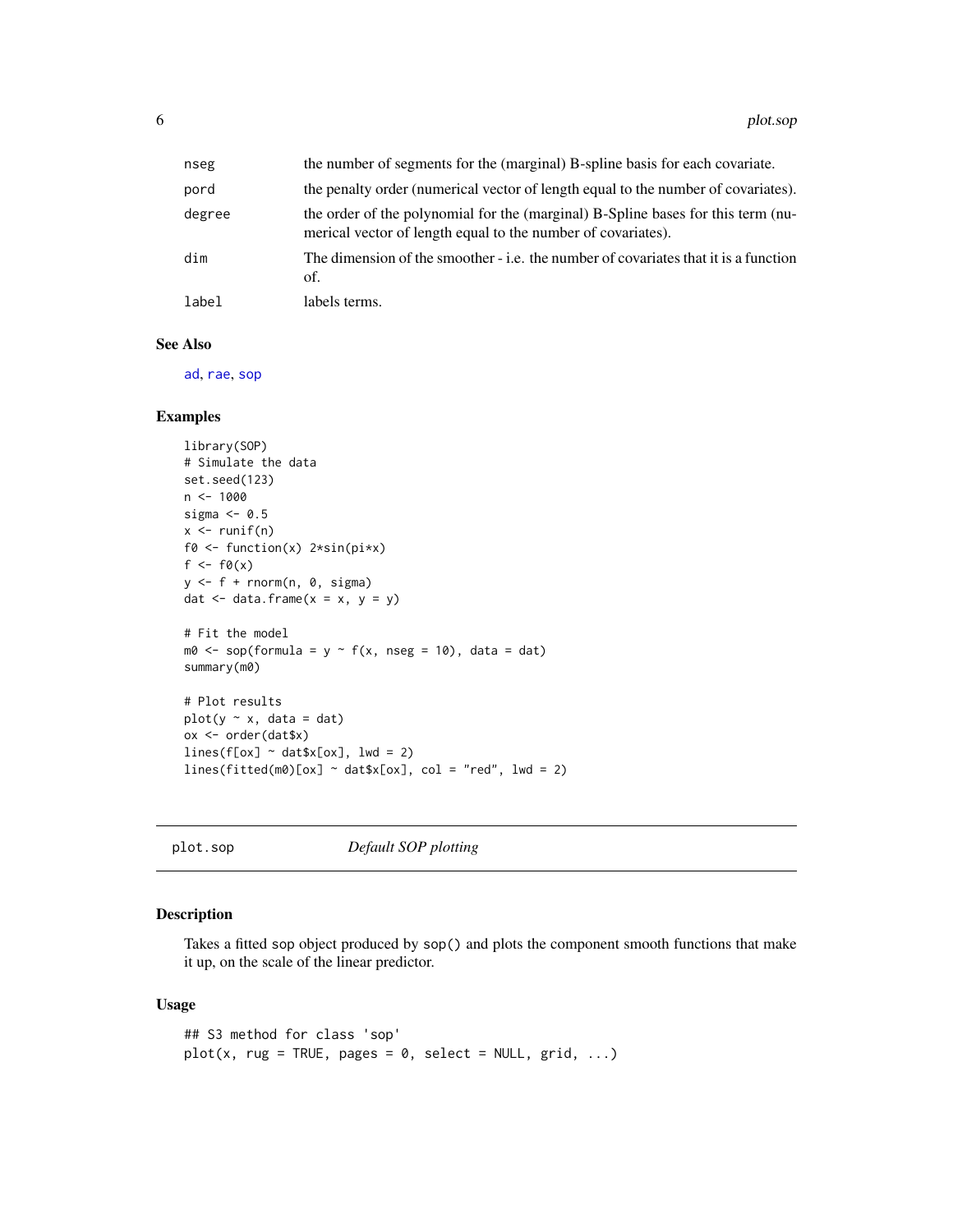#### <span id="page-6-0"></span>plot.sop 7

#### Arguments

| X        | a fitted sop object as produced by sop().                                                                                                                                                                                                                |
|----------|----------------------------------------------------------------------------------------------------------------------------------------------------------------------------------------------------------------------------------------------------------|
| rug      | when TRUE (default) then the covariate to which the plot applies is displayed as<br>a rug plot at the foot of each plot of a 1-d smooth. Setting to FALSE will speed<br>up plotting for large datasets.                                                  |
| pages    | (default 0) the number of pages over which to spread the output. For example,<br>if pages=1 then all terms will be plotted on one page with the layout performed<br>automatically. Set to 0 to have the routine leave all graphics settings as they are. |
| select   | Allows the plot for a single model smooth term to be selected for printing. e.g.<br>if you just want the plot for the second smooth term set select $= 2$ .                                                                                              |
| grid     | number of covariate values used for each 1-d plot - for a nice smooth plot this<br>needs to be several times the estimated degrees of freedom for the smooth. De-<br>fault value 100.                                                                    |
| $\cdots$ | other graphics parameters to pass on to plotting commands. See details for<br>smooth plot specific options.                                                                                                                                              |

# Details

Produces default plot showing the smooth and random components of a fitted SOP.

For smooth terms plot. sop actually calls plot method functions depending on the dimension of the smooth function.

For plots of smooths in one dimension, the x axis of each plot is labelled with the covariate name, while the y axis is labelled  $f(cov)$ , edf' where cov is the covariate name, and edf the estimated degrees of freedom of the smooth.

Several smooth plots methods using [image](#page-0-0) will accept a colors argument, which can be anything documented in [topo.colors](#page-0-0) (in which case something like colors=rainbow(50) is appropriate), or the [grey](#page-0-0) function (in which case something like colors=grey(0:50/50) is needed).

# Value

The function main purpose is to generate plots. It also (silently) returns a list of the data used to produce the plots for the smooth terms. This function is inspired by the plot.gam function of the same name described in mgcv package (but is not a clone).

#### See Also

[sop](#page-12-1), [predict.sop](#page-7-1)

```
library(SOP)
## Simulate the data
set.seed(123)
n < - 1000sigma <-0.5x \leftarrow runif(n)f0 <- function(x) 2*sin(pix)
```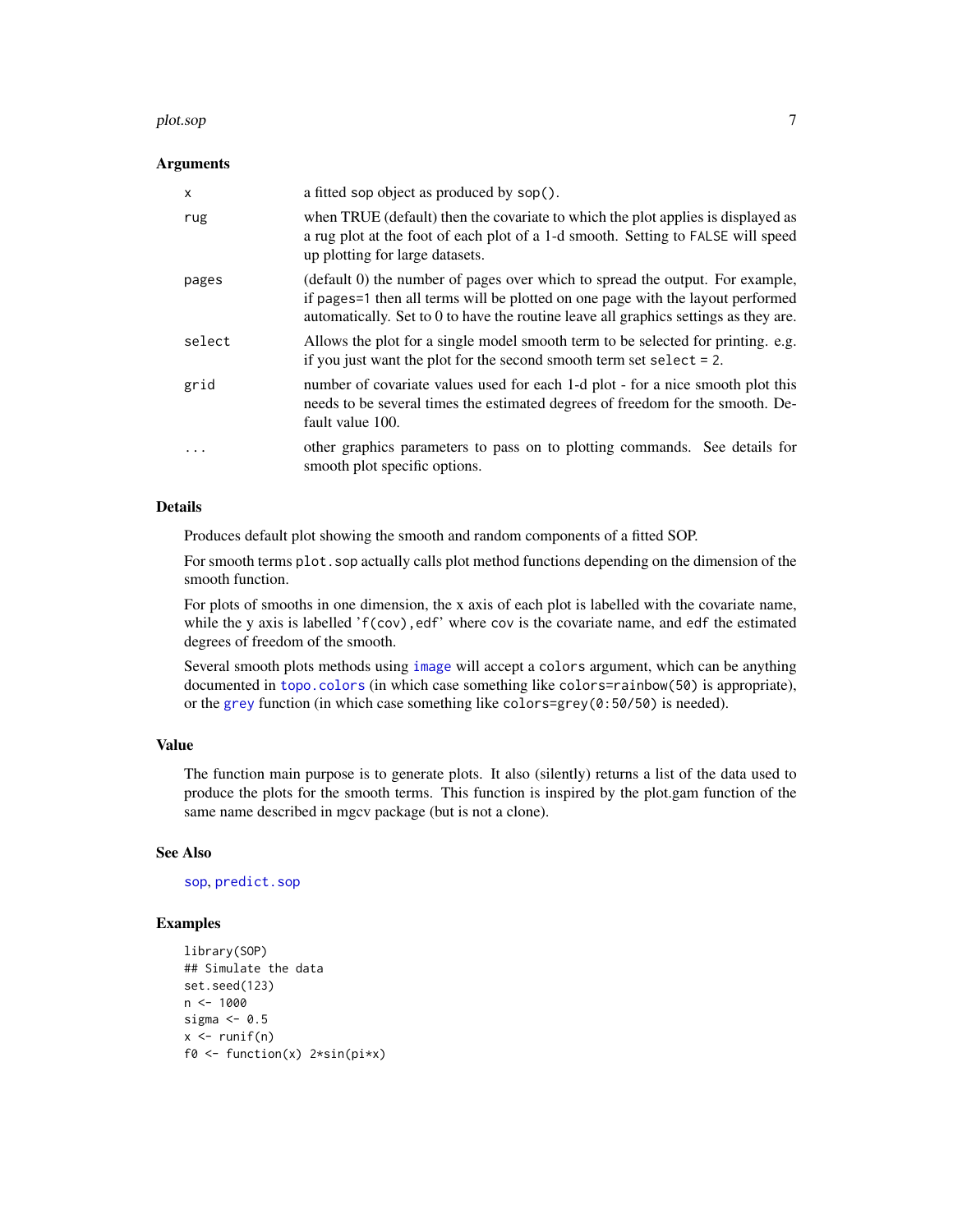```
f \leftarrow f \emptyset(x)y \leftarrow f + \text{norm}(n, \theta, \text{sigma})dat \leq data.frame(x = x, y = y)
# Fit the model
m0 \leq -\text{ sop}(\text{formula} = y \sim f(x, \text{ nseg} = 10), \text{ data} = \text{dat})summary(m0)
# Plot results
plot(m0)
## An example of use of SOP package with tensor product B-splines in 2D
# Simulate the data
set.seed(123)
n < - 1000sigma <-0.1x1 \leftarrow runif(n, -1, 1)x2 \le runif(n, -1, 1)
f0 \leftarrow function(x1, x2) \cos(2*pi*sqrt((x1 - 0.5)^2 + (x2 - 0.5)^2))f \leftarrow f0(x1, x2)y \leftarrow f + \text{rnorm}(n, 0, \text{sigma})dat <- data.frame(x1 = x1, x2 = x2, y = y)
m0 <- sop(formula = y \sim f(x1, x2, nseg = 10), data = dat,
         control = list(trace = FALSE))
summary(m0)
plot(m0, col = topo.colors(100))
plot(m0, col = grey(0:100/100))
aux <- plot(m0)
names(aux)
```

```
predict.sop Prediction from a fitted SOP model
```
#### Description

The function takes a fitted sop object and produces predictions for the original data if the argument newdata is not set or predictions for new data if newdata is specified. Predictions can be accompanied by standard errors, based on the Bayesian posterior distribution of the model coefficients.

#### Usage

```
## S3 method for class 'sop'
predict(object, newdata, type = c("response", "link", "terms"),
     se.fit = FALSE, ...)
```
<span id="page-7-0"></span>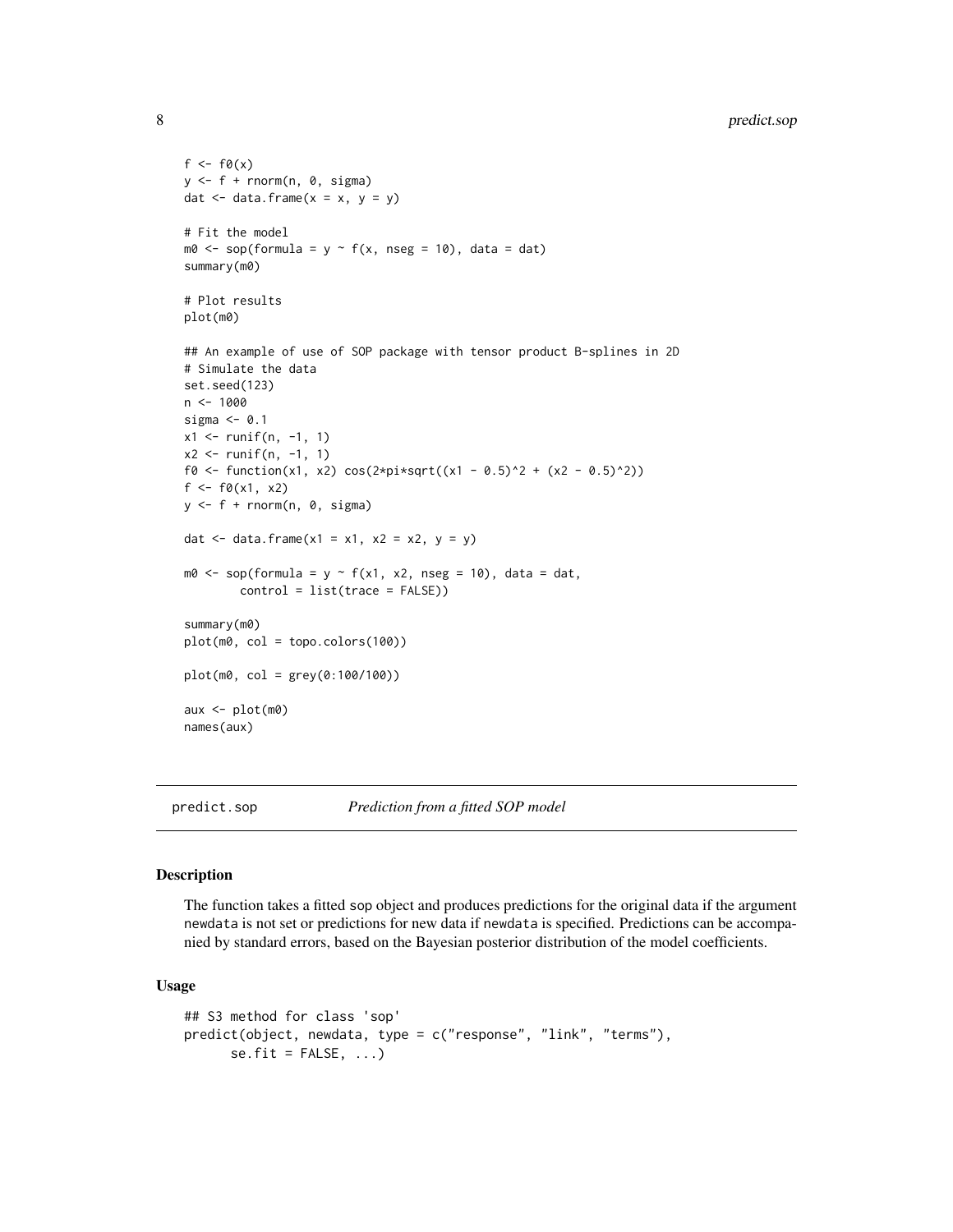# <span id="page-8-0"></span>predict.sop 9

# Arguments

| object  | a fitted sop object as produced by sop().                                                                                                                                                                                                                                                                                                                                                                                                                                                                                                                                    |
|---------|------------------------------------------------------------------------------------------------------------------------------------------------------------------------------------------------------------------------------------------------------------------------------------------------------------------------------------------------------------------------------------------------------------------------------------------------------------------------------------------------------------------------------------------------------------------------------|
| newdata | a data frame containing the values of the model covariates at which predictions<br>are required. If this is not provided then predictions corresponding to the orig-<br>inal data are returned. If the data frame newdata is provided then it should<br>contain all the variables needed for prediction: a warning is generated if not.<br>If newdata contains a variable offset, it is included into the predictions when<br>$type = "link"$ and $type = "response".$                                                                                                       |
| type    | When this has the value "link" the linear predictor fitted values or predictions<br>(possibly with associated standard errors) are returned. When type = "terms"<br>each component of the linear predictor is returned separately (possibly with ap-<br>proximate standard errors): this includes parametric model components, fol-<br>lowed by each smooth component, but excludes any offset and any intercept.<br>When type = "response" (default) fitted values or predictions on the scale of<br>the response are returned (possibly with approximate standard errors). |
| se.fit  | when this is TRUE (not default) standard error estimates are returned for each<br>prediction.                                                                                                                                                                                                                                                                                                                                                                                                                                                                                |
|         | other arguments. Not yet implemented.                                                                                                                                                                                                                                                                                                                                                                                                                                                                                                                                        |

# Value

A vector/matrix (or list, with elements fit and se.fit, is se = TRUE) equal to:

| "link"     | a vector of linear predictor values.                                   |
|------------|------------------------------------------------------------------------|
| "response" | a vector of linear predictor values on the scale of the response.      |
| "terms"    | a matrix with a column per term, and may have an attribute "constant". |

# See Also

[sop](#page-12-1), [plot.sop](#page-5-1)

```
library(SOP)
## Example training/set
# Simulate the data
set.seed(123)
n < -1000sigma <-0.5x \leftarrow runif(n)f0 <- function(x)2*sin(pi*x)
f \leftarrow f \emptyset(x)y \leftarrow f + \text{norm}(n, \theta, \text{sigma})da \leq data.frame(x = x, y = y)# all data
rand \leq sample(2, 610, replace=TRUE, prob=c(0.6,0.4))
traindata <- da[rand==1,] # training data
valdata <- da[rand==2,] # validation data
plot(y \sim x, data = traindata, pch = 20, col = gray(.7))
```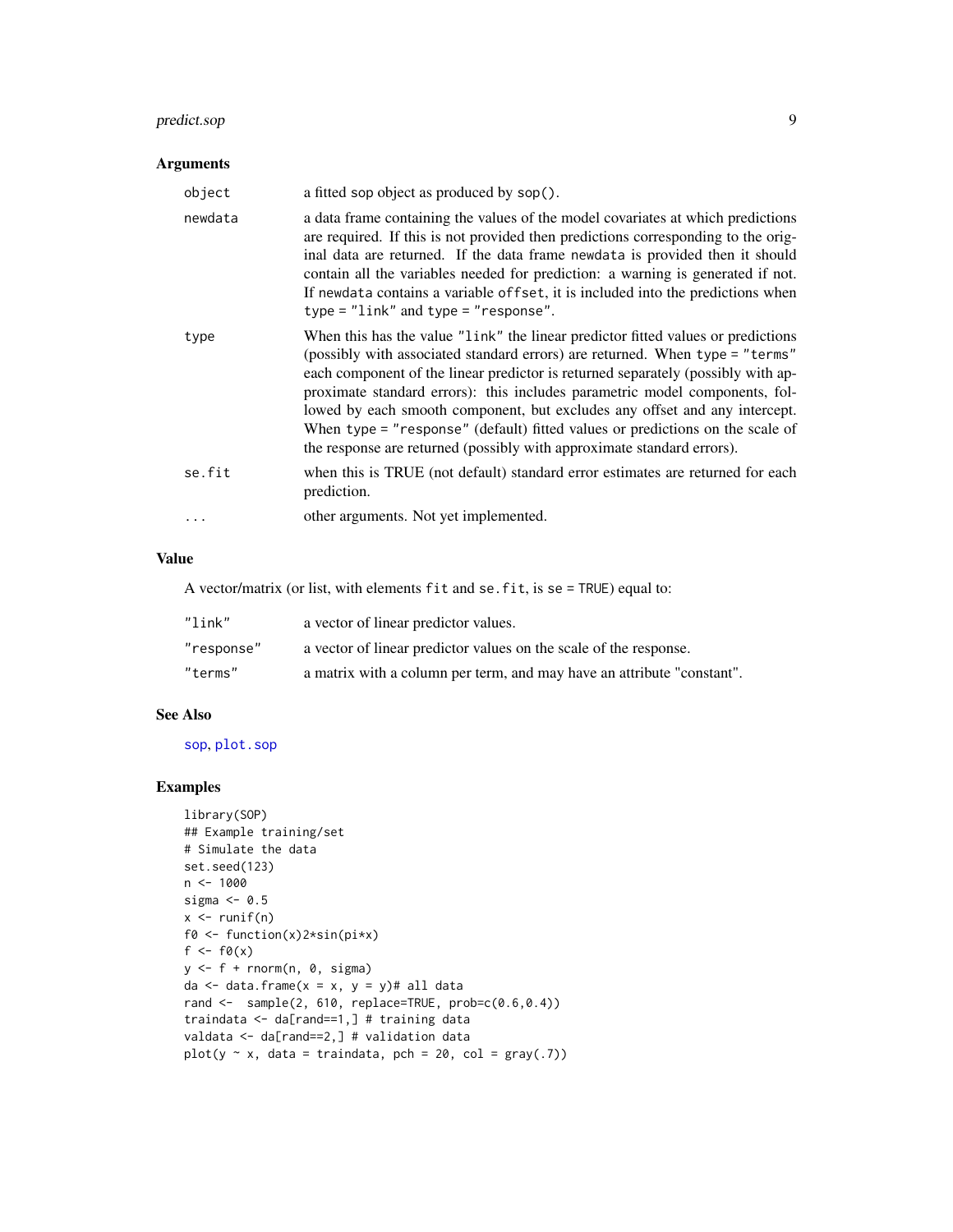```
points(y \sim x, data = valdata, pch = 20, col = gray(.2))
# Fit the model in the training data
m0 \leq -\text{ sop}(\text{formula} = y \sim f(x, \text{nseg} = 10), \text{ data} = \text{traindata})lines(fitted(m0)[order(traindata$x)]~traindata$x[order(traindata$x)],
       col="red", lwd=2)
# Predict and plot in the data used for the fit
po <- predict(m0)
plot(y \sim x, data = traindata, pch = 20, col = gray(.7))
lines(po[order(traindata$x)] ~ traindata$x[order(traindata$x)],
      col="red", lwd=2)
# Predict and plot in new data
pn <- predict(m0, newdata = valdata)
plot(y \sim x, data = traindata, pch = 20, col = gray(.7))
lines(pn[order(valdata$x)] ~ valdata$x[order(valdata$x)], col = "yellow", lwd = 2)
# Example Gamma distribution
# Simulate the data
set.seed(123)
n < - 1000alpha <- 0.75
x0 \leq runif(n)x1 <- x0*alpha + (1-alpha)*runif(n)
x2 \le- runif(n)
x3 \leq x2 \times \alphalpha + (1-alpha)*runif(n)
x4 \leftarrow runif(n)x5 \le- runif(n)
f0 <- function(x)2*sin(pi*x)
f1 \le function(x)exp(2*x)
f2 <- function(x) 0.2*x^11*(10*(1-x))^6+10*(10*x)^3*(1-x)^10
f \leftarrow f\theta(x\theta) + f1(x1) + f2(x2)y <- rgamma(f,exp(f/4),scale=1.2)
df <- data.frame(y = y, x0 = x0, x1 = x1, x2 = x2, x3 = x3, x4 = x4, x5 = x5)
# Fit the model
m1 <- sop(formula = y \sim f(x\theta), nseg = 17) + f(x1), nseg = 17) +
       f(x2, nseg = 17) + f(x3, nseg = 17) +f(x4, nseg = 17) + f(x5, nseg = 17),
      family = Gamma(link = log), data = df)
summary(m1)
# Predict in a new dataframe
x \leq -\text{seq}(\text{max}(c(\text{min}(x1), \text{min}(x3))), \text{min}(c(\text{max}(x1), \text{max}(x3))), 1 = 100)
df.p <- data.frame(x0 = x, x1 = x, x2 = x, x3 = x, x4 = x, x5 = x)
p \le - \text{predict}(m1, \text{ type} = \text{"terms", \text{ newdata = df.p}})colnames(p)
# Plot the different smooth terms
```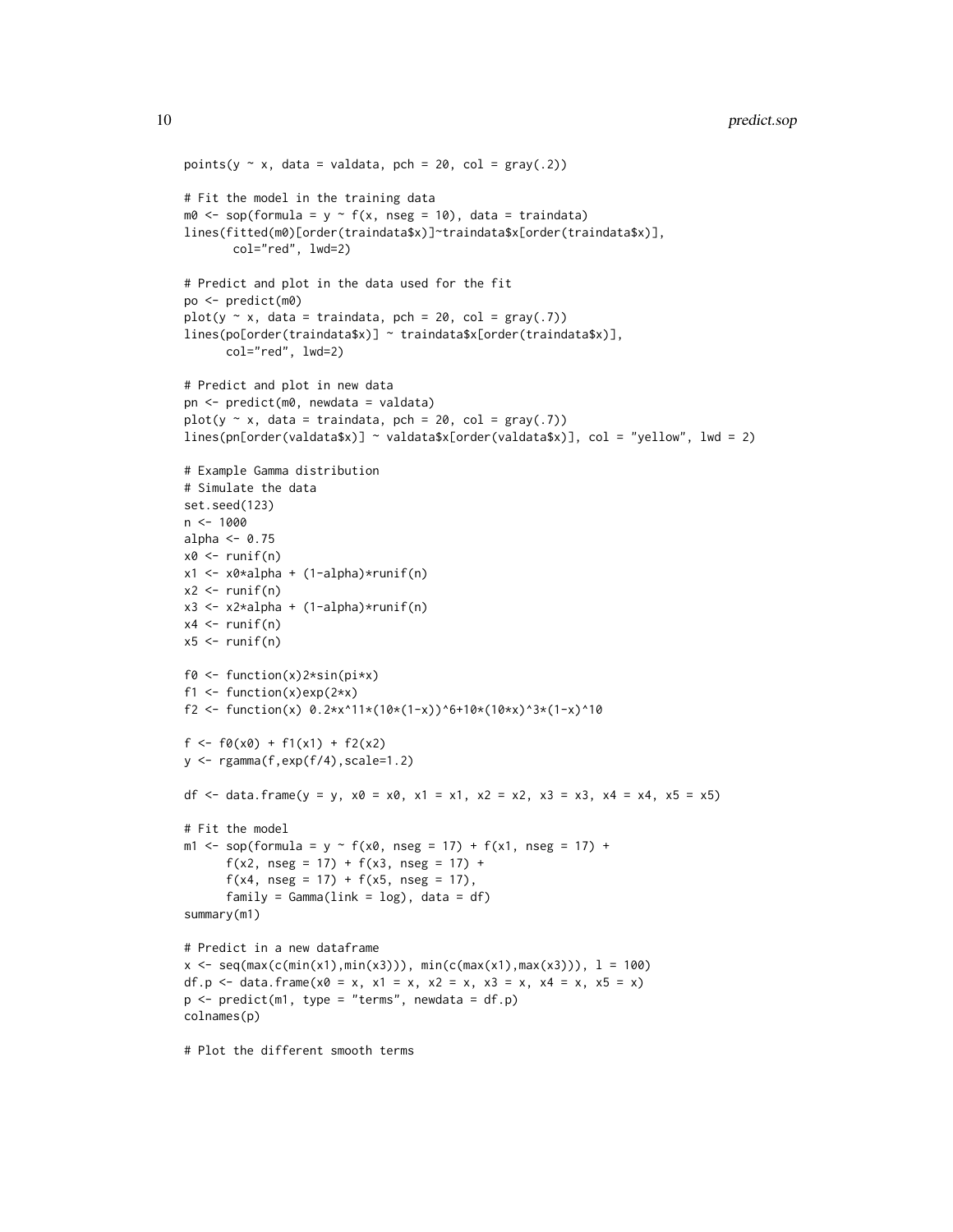#### <span id="page-10-0"></span>print.sop 11

```
op \leq par(mfrow = c(2,3))
plot(m1, select = 1)
lines(x, p[,1], col = "red")plot(m1, select = 2)
lines(x, p[,2], col = "red")plot(m1, select = 3)
lines(x, p[,3], col = "red")
plot(m1, select = 4)
lines(x, p[, 4], col = "red")plot(m1, select = 5)
lines(x, p[, 5], col = "red")plot(m1, select = 6)
lines(x, p[, 6], col = "red")par(op)
```
# print.sop *Print method for sop objects*

#### Description

Print method for sop objects

#### Usage

## S3 method for class 'sop'  $print(x, \ldots)$ 

# Arguments

|                         | an object of class sop as produced by sop()                             |
|-------------------------|-------------------------------------------------------------------------|
| $\cdot$ $\cdot$ $\cdot$ | further arguments passed to or from other methods. Not yet implemented. |

# Value

Prints some summary statistics of the fitted model.

#### See Also

[sop](#page-12-1)

```
library(SOP)
# Simulate the data
set.seed(123)
n <- 1000
sigma <-0.5x \leftarrow runif(n)f0 <- function(x) 2*sin(pix)
```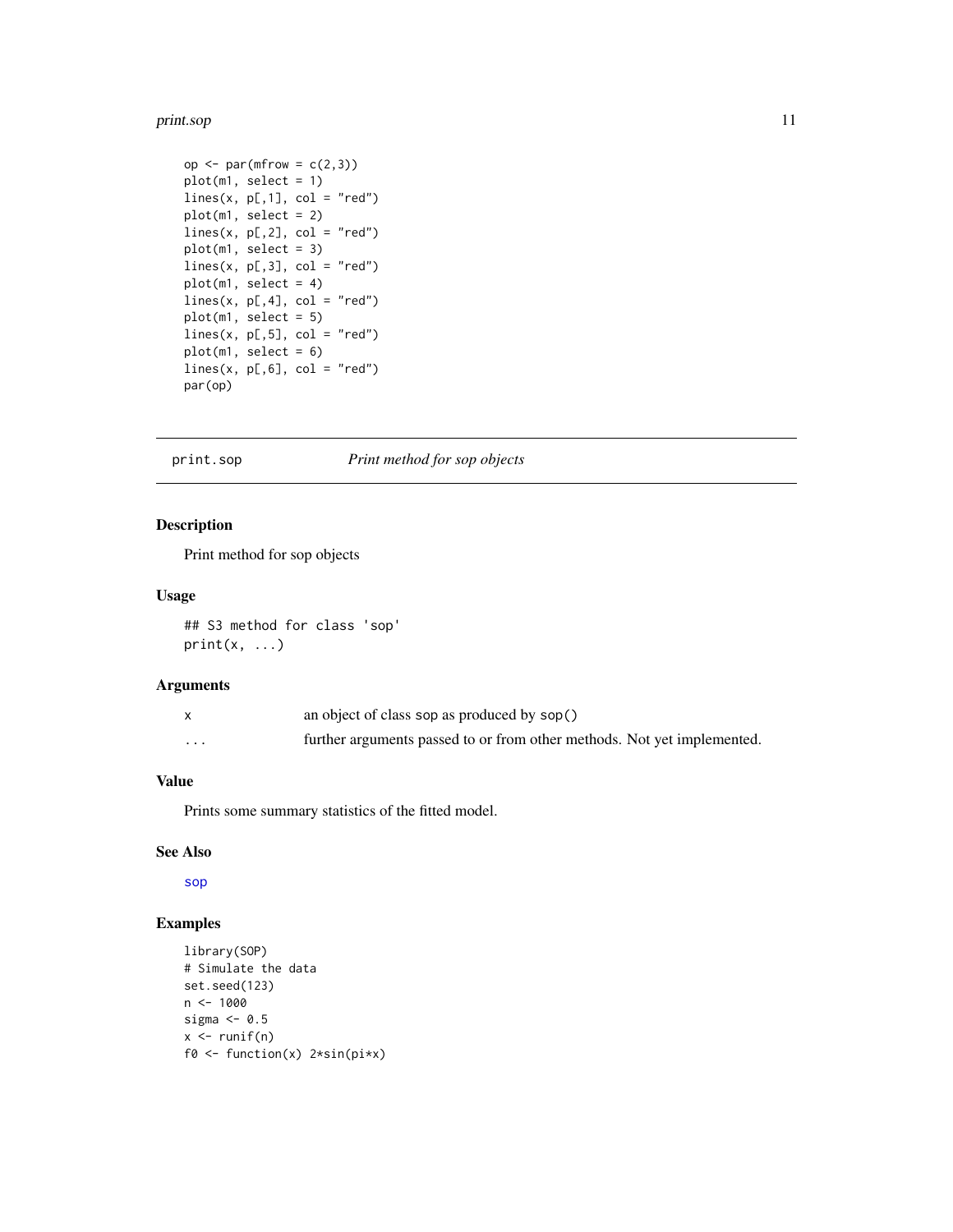```
f \leftarrow f \emptyset(x)y \leftarrow f + \text{rnorm}(n, \theta, \text{sigma})dat \leq data.frame(x = x, y = y)
# Fit the model
m0 <- sop(formula = y \sim f(x, nseg = 10), data = dat)
m0
```
#### <span id="page-11-1"></span>rae *Defining random effects in SOP formula*

## Description

Auxiliary function used to define random effects terms in a sop model formula.

#### Usage

rae(x)

### Arguments

x the x-variable (factor) that defines the random effects term.

#### Details

The functions is designed to represent random effects in SOP formulae.

#### Value

The function is interpreted in the formula of a sop model and creates the right framework for fitting the random effect. List containing the following elements:

x name of the covariate involved.

# See Also

[f](#page-4-1), [ad](#page-2-1), [sop](#page-12-1)

```
library(SOP)
require(SpATS)
## An example of use of SOP package for the analysis of field trials experiments.
## Taken from the SpATS package.
data(wheatdata)
# Create factor variable for row and columns
```

```
wheatdata$R <- as.factor(wheatdata$row)
wheatdata$C <- as.factor(wheatdata$col)
```
<span id="page-11-0"></span>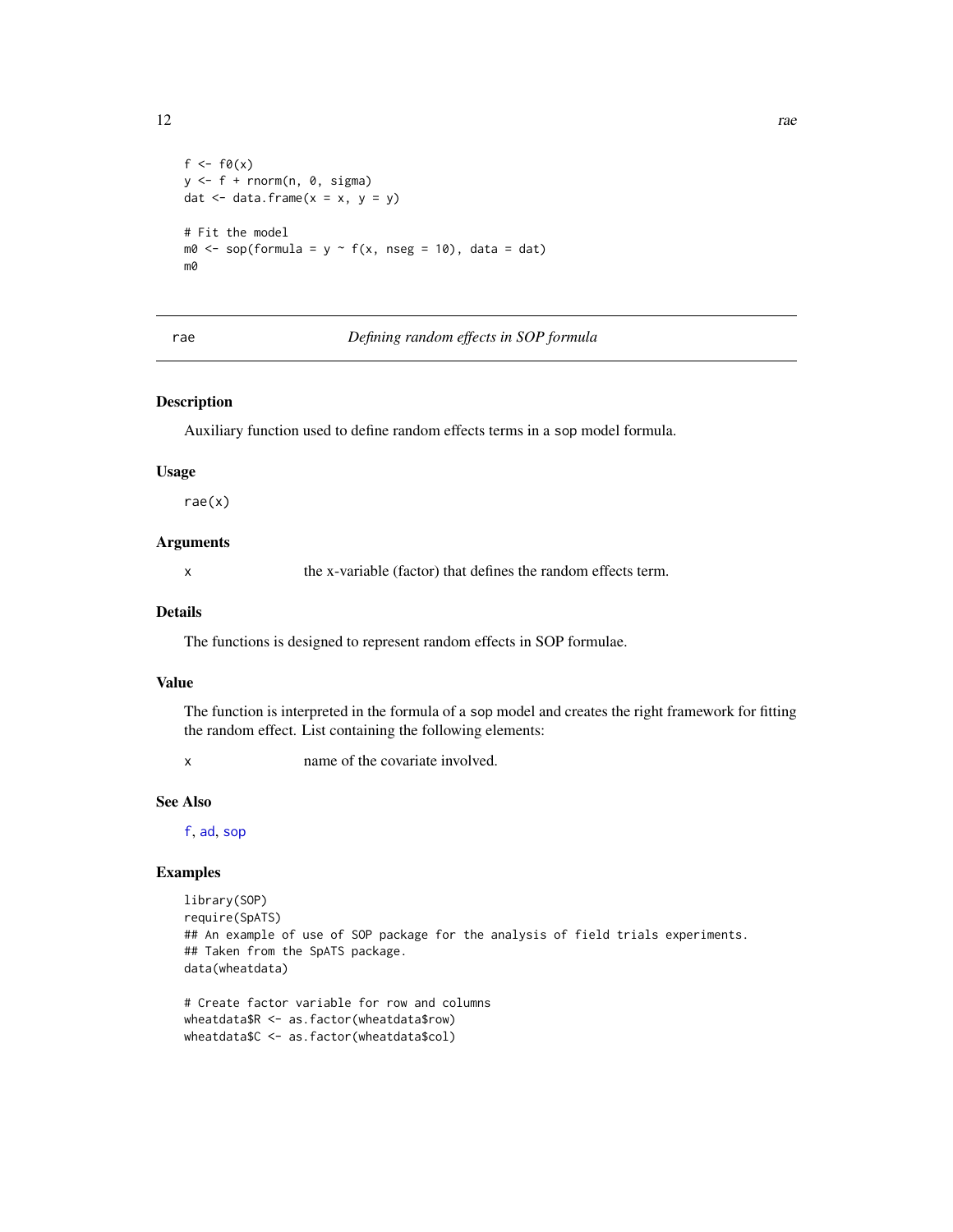<span id="page-12-0"></span> $\mathfrak{sop}$  13

```
# package SOP
m0 <- sop(formula = yield ~ colcode + rowcode +
  f(cd, row, nseg = c(10, 10)) +rae(geno) + rae(R) + rae(C), data = wheatdata)
summary(m0)
plot(m0, col = topo.colors(100))
```
<span id="page-12-1"></span>sop *Estimation of generalised additive P-spline regression models with overlapping penalties.*

# Description

The function sop() fits generalised additive regression models. For the smooth terms, it uses Psplines (Eilers and Marx, 1996) and it can cope with one, two and three dimensional smooth terms. The innovation of the function is that smoothing/variance parameters are estimated on the basis of the SOP method; see Rodriguez-Alvarez *et al.* (2015) and Rodriguez-Alvarez *et al.* (2019) for details. This speeds up the fit.

#### Usage

```
sop(formula, data = list(), family = gaussian(), weights = NULL, offset = NULL,
   control = sop.contrib(), fit = TRUE)
```
### Arguments

| formula | a sop formula. This is exactly like the formula for a GLM except that (1) P-<br>splines in one, two and three dimensions $(f)$ , $(2)$ spatially adaptive P-splines in<br>1 dimension (ad); and (3) random effects $(\text{rae})$ can be added to the right hand<br>side of the formula.                                                                                                                                                                 |
|---------|----------------------------------------------------------------------------------------------------------------------------------------------------------------------------------------------------------------------------------------------------------------------------------------------------------------------------------------------------------------------------------------------------------------------------------------------------------|
| data    | a data frame containing the model response variable and covariates required by<br>the formula.                                                                                                                                                                                                                                                                                                                                                           |
| family  | object of class family specifying the distribution and link function.                                                                                                                                                                                                                                                                                                                                                                                    |
| weights | prior weights on the contribution of the data to the log likelihood. Note that a<br>weight of 2, for example, is equivalent to having made exactly the same obser-<br>vation twice. If you want to reweight the contributions of each datum without<br>changing the overall magnitude of the log likelihood, then you should normalize<br>the weights e.g. weights <-weights/mean(weights)). If NULL (default), the<br>weights are considered to be one. |
| offset  | this can be used to specify an a priori known component to be included in the<br>linear predictor during fitting. This should be NULL or a numeric vector of<br>length equal to the number of observations.                                                                                                                                                                                                                                              |
| control | a list of control values to replace the default values returned by the function<br>sop.control.                                                                                                                                                                                                                                                                                                                                                          |
| fit     | logical. If TRUE, the model is fitted.                                                                                                                                                                                                                                                                                                                                                                                                                   |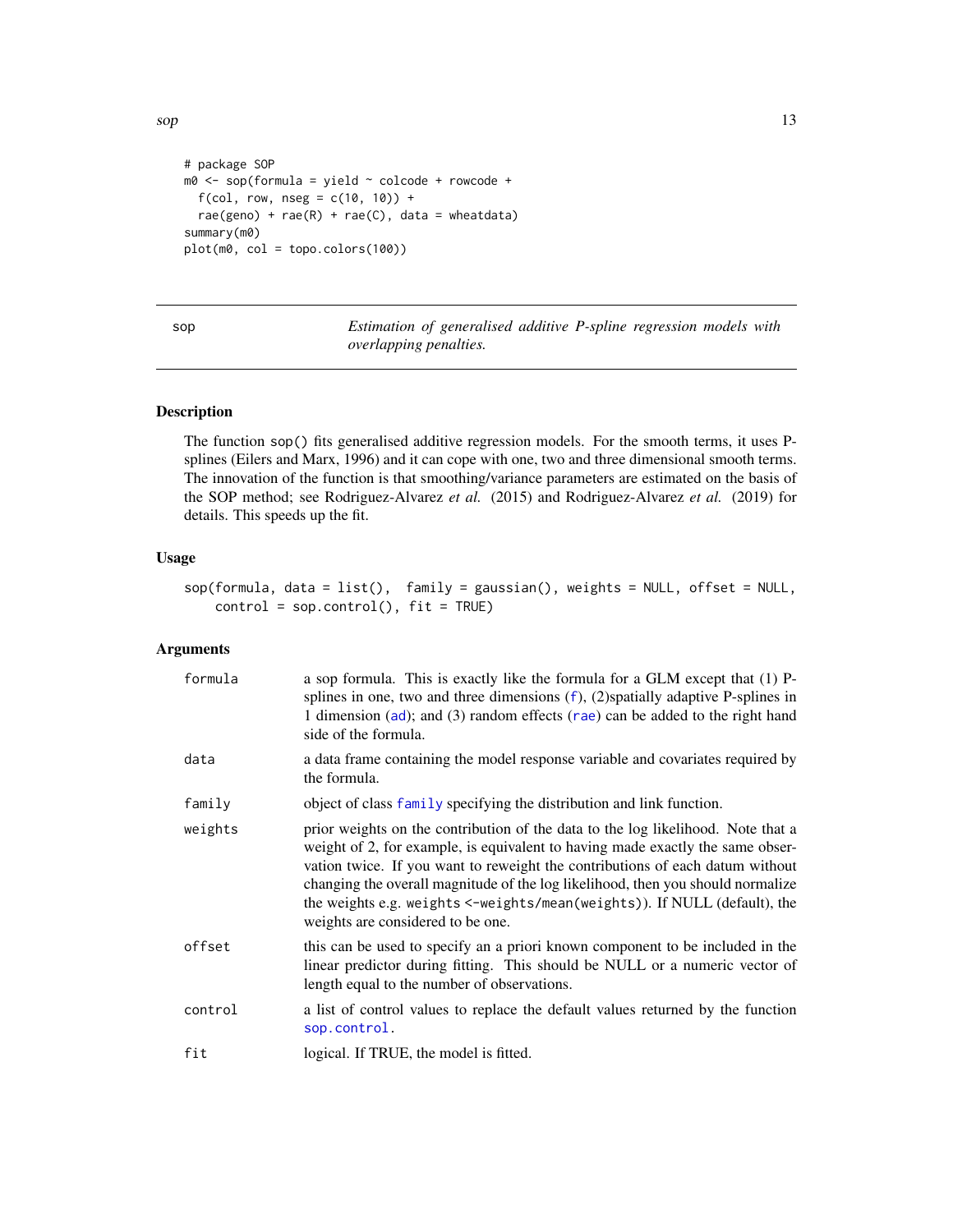# Details

The sop() can be used to fit generalised additive models. It works similarly to the function gam() of the package mgcv. The function sop() uses P-splines (Eilers and Marx, 1996), one of the option on gam(). Estimation is based on the equivalence between P-splines and linear mixed models, and variance/smoothing parameters are estimated based on restricted maximum likelihood (REML) using the separation of overlapping precision matrices (SOP) method described in Rodriguez-Alvarez *et al.* (2015) and Rodriguez-Alvarez *et al.* (2019). The function sop() can be seen as a faster alternative to gam() for some data sets.

# Value

An object of class 'sop'. It is a list containing the following objects:

| b.fixed          | the estimated fixed effect coefficients (present if fit = TRUE).                                                                                                                                                                                                                                                 |
|------------------|------------------------------------------------------------------------------------------------------------------------------------------------------------------------------------------------------------------------------------------------------------------------------------------------------------------|
| b.random         | the predicted random effect coefficients (present if fit = TRUE).                                                                                                                                                                                                                                                |
| fitted.values    | the fitted values (present if $fit = TRUE$ ).                                                                                                                                                                                                                                                                    |
| linear.predictor |                                                                                                                                                                                                                                                                                                                  |
|                  | the values of the linear predictor (present if $fit = TRUE$ ).                                                                                                                                                                                                                                                   |
| residuals        | the (deviance) residuals (present if $fit = TRUE$ ).                                                                                                                                                                                                                                                             |
| Χ                | the fixed effect design matrix.                                                                                                                                                                                                                                                                                  |
| Z                | the random effect design matrix.                                                                                                                                                                                                                                                                                 |
| G                | a list containing information about the precision/penalty matrices (one for each<br>smoothing/variance parameter in the model).                                                                                                                                                                                  |
| у                | the response                                                                                                                                                                                                                                                                                                     |
| weights          | the prior weights.                                                                                                                                                                                                                                                                                               |
| family           | the distribution family.                                                                                                                                                                                                                                                                                         |
| out              | a list with i) tol. ol tolerance parameter (outer loop); ii) it. ol number of iter-<br>ation (outer loop); iii) tol. il tolerance parameter (inner loop); it. il (number<br>of iteration (inner loop)), iv) vc variance components estimates, v) edf effective<br>degrees of freedom (present if $fit = TRUE$ ). |
| deviance         | the deviance (present if $fit = TRUE$ ).                                                                                                                                                                                                                                                                         |
| null.deviance    | the null deviance (present if $fit = TRUE$ ).                                                                                                                                                                                                                                                                    |
| Vp               | Bayesian posterior covariance matrix for the coefficients (present if fit = TRUE).                                                                                                                                                                                                                               |
| call             | the function call.                                                                                                                                                                                                                                                                                               |
| data             | the data.                                                                                                                                                                                                                                                                                                        |
| formula          | the model formula.                                                                                                                                                                                                                                                                                               |
| lin              | a list containing information about the parametric/linear.                                                                                                                                                                                                                                                       |
| random           | a list containing information about the random effects.                                                                                                                                                                                                                                                          |
| f                | a list containing information about the smoothers.                                                                                                                                                                                                                                                               |
| na.action        | vector with the observations (position) deleted due to missingness.                                                                                                                                                                                                                                              |
| names.terms      | the terms used in the formula.                                                                                                                                                                                                                                                                                   |
| model.terms      | the explanatory variables.                                                                                                                                                                                                                                                                                       |
| nterms           | the number of linear, random and smooth terms in the formula.                                                                                                                                                                                                                                                    |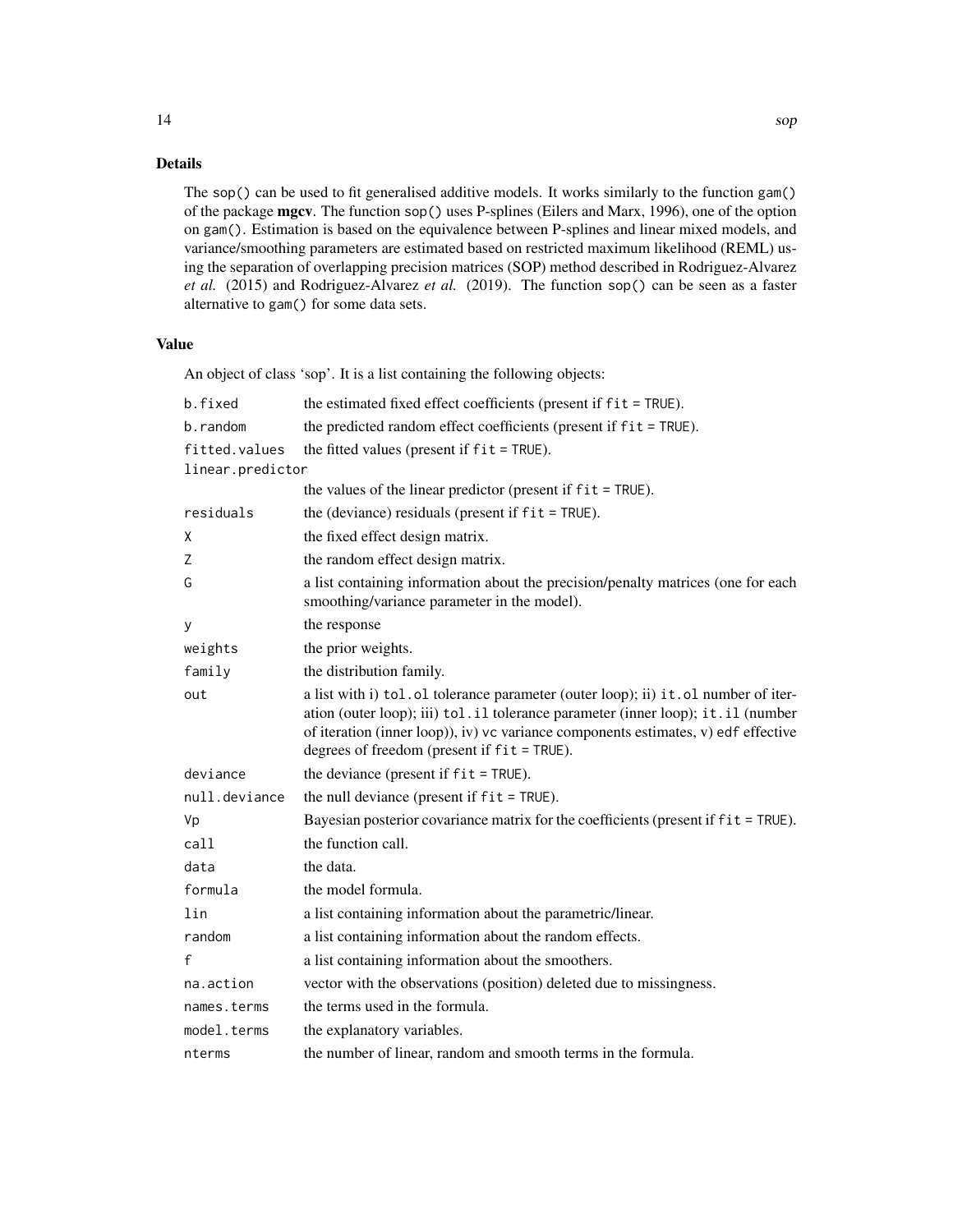#### References

Eilers, P.H.C. and Marx, B.D. (1996). Flexible smoothing with B-splines and penalties. *Statistical Science*, 11 (2), 89–121.

Rodriguez-Alvarez, M.X., Lee, D. J., Kneib, T., Durban, M., and Eilers, P. (2015). Fast smoothing parameter separation in multidimensional generalized P-splines: the SAP algorithm. *Statistics and Computing*, 25 (5), 941–957.

Rodriguez-Alvarez, M.X., Durban, M., Lee, D. J. and Eilers, P. (2019). On the estimation of variance parameters in non-standard generalised linear mixed models: application to penalised smoothing. *Statistics and Computing*, 29 (3), 483–500.

#### Examples

```
library(SOP)
## An example of use of SOP package with tensor product B-splines in 2D
# Simulate the data
set.seed(123)
n < - 1000sigma <- 0.1
x1 \le runif(n, -1, 1)
x2 \le runif(n, -1, 1)
f0 <- function(x1, x2) cos(2*pi*sqrt((x1 - 0.5)^2 + (x2 - 0.5)^2))
f \leftarrow f0(x1, x2)y \leftarrow f + \text{rnorm}(n, \theta, \text{sigma})dat \le data.frame(x1 = x1, x2 = x2, y = y)
# Theoretical surface
np <- 50
x1p \leftarrow seq(-1, 1, length = np)x2p \leftarrow seq(-1, 1, length = np)fp <- cos(2 * pi * sqrt(outer((x1p - 0.5) ^ 2, (x2p - 0.5) ^ 2, '+')))
image(x1p, x2p, matrix(fp, np, np), main = 'f(x1, x2) - Theor',col = topo.colors(100)# Fit the model
m0 \leq sop(formula = y \sim f(x1, x2, nseg = 10), data = dat,
        control = list(true = FALSE))
summary(m0)
plot(m0, col = topo.colors(100))
## An example of use of SOP package with several smooth terms and Gamma distribution
# Simulate the data
set.seed(123)
n < - 1000alpha <- 0.75
x0 \leq -runif(n)x1 <- x0*alpha + (1-alpha)*runif(n)
x2 \le- runif(n)
x3 \leq x2 \times \alphalpha + (1-alpha)*runif(n)
```
 $\mathfrak{sop}$  15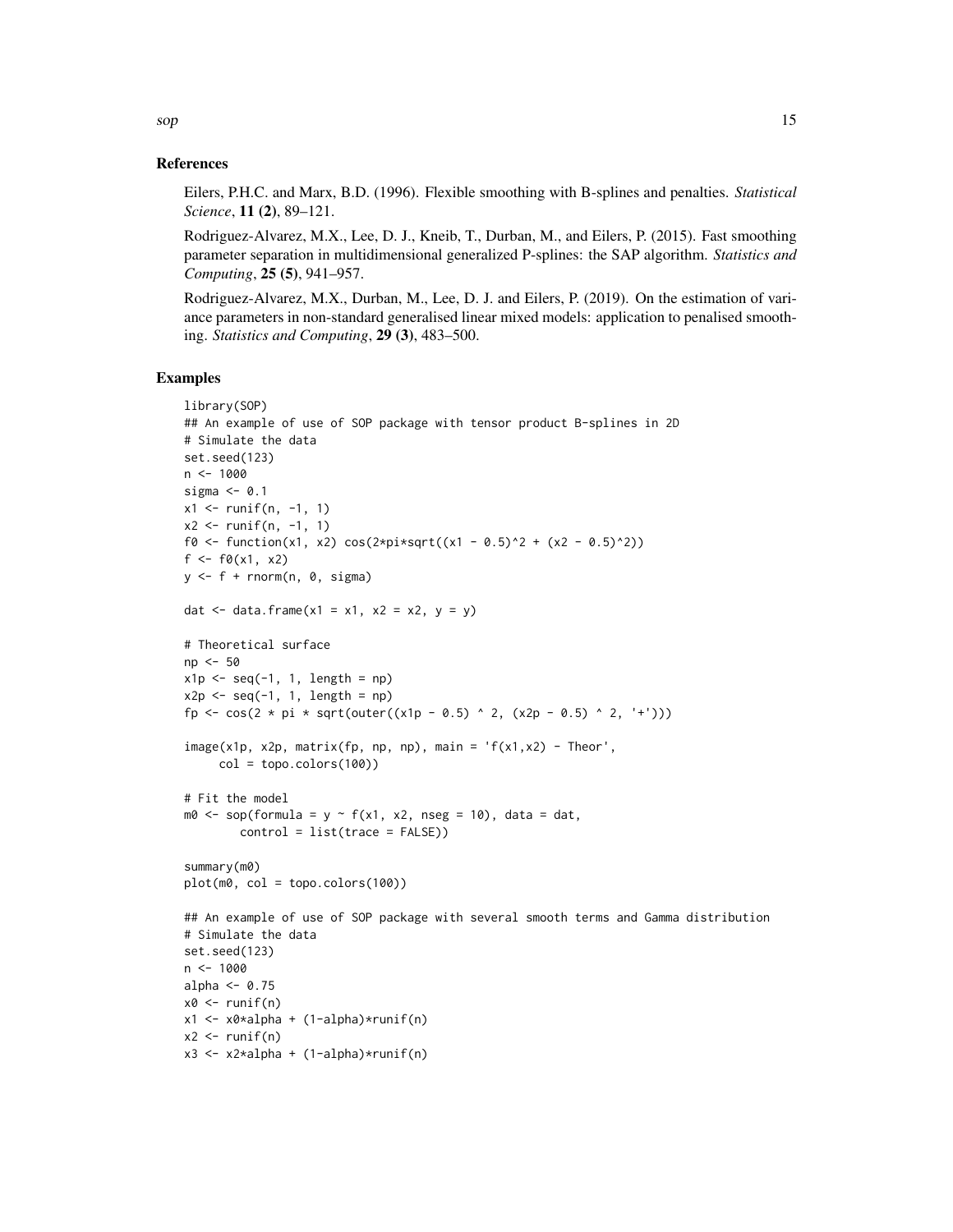```
x4 \leftarrow runif(n)x5 \le- runif(n)
f0 <- function(x)2*sin(pi*x)
f1 <- function(x)exp(2*x)
f2 <- function(x) 0.2*x^11*(10*(1-x))^6+10*(10*x)^3*(1-x)^10f \leftarrow f0(x0) + f1(x1) + f2(x2)y \leftarrow rgamma(f,exp(f/4),scale=1.2)
df <- data.frame(y = y, x0 = x0, x1 = x1, x2 = x2, x3 = x3, x4 = x4, x5 = x5)
# Fit the model
m1 <- sop(formula = y \sim f(x0, \text{ nseg} = 17) +
                              f(x1, nseg = 17) +f(x2, nseg = 17) +f(x3, nseg = 17) +f(x4, nseg = 17) +f(x5, nseg = 17), family = Gamma(link = log), data = df)
summary(m1)
plot(m1)
## An example of use of SOP package for the analysis of field trials experiments.
## Taken from the SpATS package.
require(SpATS)
data(wheatdata)
# Create factor variable for row and columns
wheatdata$R <- as.factor(wheatdata$row)
wheatdata$C <- as.factor(wheatdata$col)
# package SOP
m2 \leq - sop(formula = yield \sim colcode + rowcode +
  f(cd, row, nseg = c(10, 10)) +rae(geno) + rae(R) + rae(C), data = wheatdata)summary(m2)
plot(m2, col = topocolors(100), pages = 1)# Package SpATS: more adequate for this analysis.
# SpATS has been explicitly developed for the analysis field trials experiments.
m3 <- SpATS(response = "yield",
    spatial = \sim SAP(col, row, nseg = c(10,10), degree = 3, pord = 2, center = TRUE),
    genotype = "geno",
    genotype.as.random = TRUE,
    fixed = \sim colcode + rowcode, random = \sim R + C, data = wheatdata,
    control = list(tolerance = 1e-06)summary(m3)
plot(m3)
```
<span id="page-15-1"></span>sop.control *Function for controlling SOP fitting*

<span id="page-15-0"></span>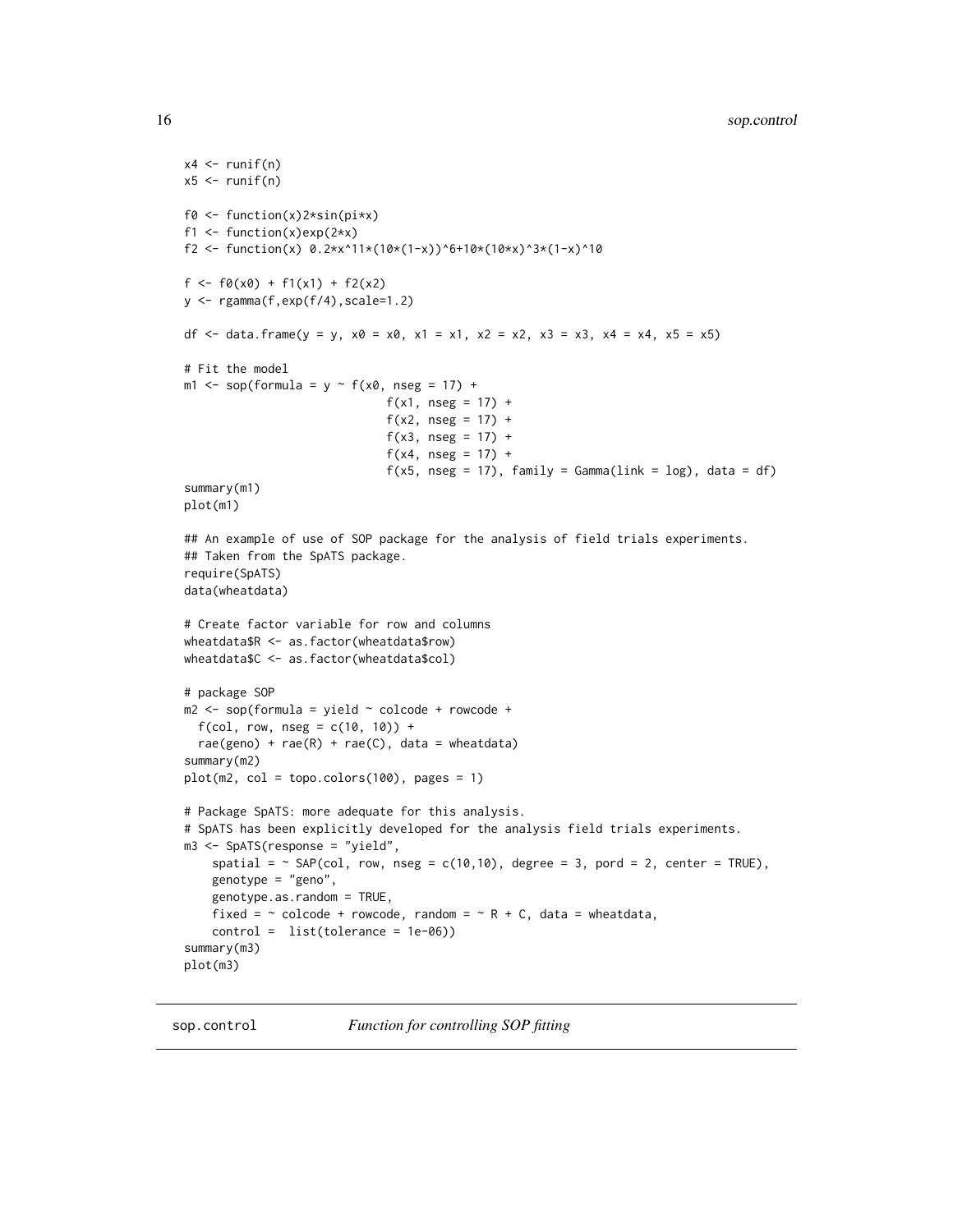# <span id="page-16-0"></span>sop.control 17

#### Description

The function controls some of the fitting parameters of [sop](#page-12-1). Typically only used when calling  $sop()$ .

#### Usage

sop.control(maxit = 200, epsilon = 1e-6, trace = FALSE)

#### Arguments

| maxit   | numerical value indicating the maximum number of iterations. Default set to<br>200 (see Details).             |
|---------|---------------------------------------------------------------------------------------------------------------|
| epsilon | numerical value indicating the tolerance for the convergence criterion. Default<br>set to 1e-6 (see Details). |
| trace   | logical indicating if output should be produced for each iteration.                                           |

# Details

For Gaussian response variables, the implemented algorithm is an iterative procedure, with the fixed and random effects as well as the variance components being updated at each iteration. To check the convergence of this iterative procedure, the (REML) deviance is monitored. For non-Gaussian response variables, estimation is based on Penalized Quasi-likelihood (PQL) methods. Here, the algorithm is a two-loop algorithm: the outer loop corresponds to the Fisher-Scoring algorithm (monitored on the basis of the change in the linear predictor between consecutive iterations), and the inner loop corresponds to that described for the Gaussian case.

#### Value

A list with the arguments as components.

# References

Rodriguez-Alvarez, M.X., Lee, D. J., Kneib, T., Durban, M., and Eilers, P. (2015). Fast smoothing parameter separation in multidimensional generalized P-splines: the SAP algorithm. *Statistics and Computing*, 25 (5), 941–957.

Rodriguez-Alvarez, M.X., Durban, M., Lee, D. J. and Eilers, P. (2019). On the estimation of variance parameters in non-standard generalised linear mixed models: application to penalised smoothing. *Statistics and Computing*, 29 (3), 483–500.

#### See Also

[sop](#page-12-1).

```
library(SOP)
# Simulate the data
set.seed(123)
n < -1000
```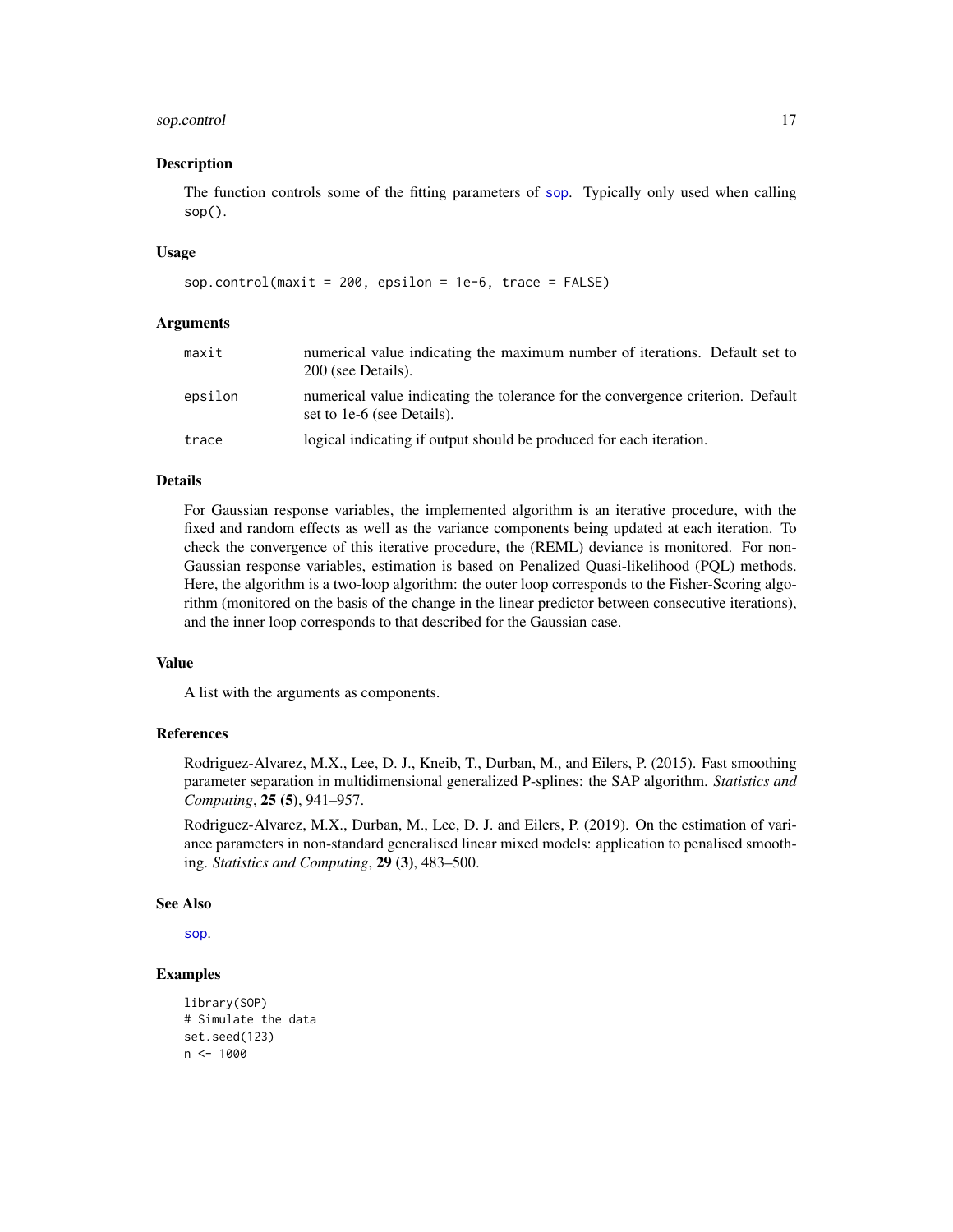```
sigma <-0.5x \leftarrow runif(n)f0 <- function(x) 2*sin(pix)f \leftarrow f \emptyset(x)y \leftarrow f + \text{norm}(n, \theta, \text{sigma})dat \leq data.frame(x = x, y = y)
# Fit the model
m0 \leq - sop(formula = y \sim f(x, nseg = 10), data = dat, control = list(trace = FALSE))
summary(m0)
```

| sop.fit | Fitting generalised linear mixed models with overlapping precision |  |
|---------|--------------------------------------------------------------------|--|
|         | <i>matrices.</i>                                                   |  |

# Description

This is an internal function of package SOP. It is used to fit SOP models by specifying the design matrices for the fixed and random effects as well as the precision matrices for each variance component in the model.

# Usage

```
sop.fit(y, X, Z, weights = NULL, G = NULL, vcstart = NULL,etastart = NULL, mustart = NULL, offset = NULL,
  family = gaussian(), control = sop.contrib()
```
# Arguments

| У        | vector of observations of length n.                                                                                                                                                                                                                                                                                                                 |
|----------|-----------------------------------------------------------------------------------------------------------------------------------------------------------------------------------------------------------------------------------------------------------------------------------------------------------------------------------------------------|
| X        | design matrix for the fixed effects (dimension n x p).                                                                                                                                                                                                                                                                                              |
| Z        | design matrix for the random effects (of dimension $n \times q$ ).                                                                                                                                                                                                                                                                                  |
| weights  | an optional vector of 'prior weights' to be used in the fitting process. If NULL<br>(default), the weights are considered to be one.                                                                                                                                                                                                                |
| G        | a list with the diagonal elements of the precision matrices for each variance<br>component in the model. Each element of the list is a vector of the same length<br>as the number of columns in $Z$ (i.e. q). The vector can be padded out with<br>zeroes to indicate random coefficient not 'affected' by the variance component<br>(see details). |
| vcstart  | optional numeric vector. Initial values for the variance components (including<br>the error variance as the first element of the vector). If NULL, all variance com-<br>ponents are initialised to one.                                                                                                                                             |
| etastart | initial values for the linear predictor.                                                                                                                                                                                                                                                                                                            |
| mustart  | initial values for the expected response.                                                                                                                                                                                                                                                                                                           |

<span id="page-17-0"></span>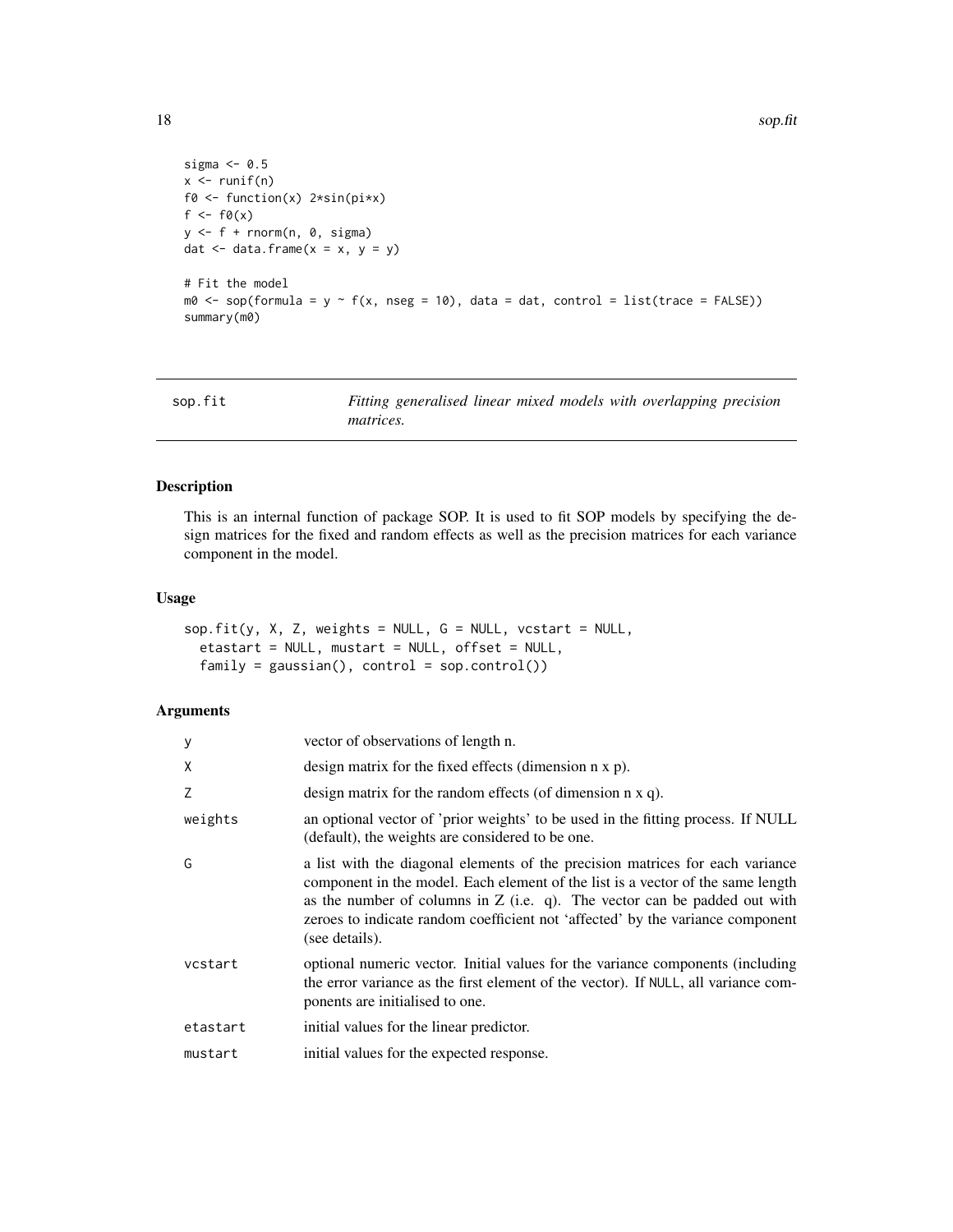#### <span id="page-18-0"></span>sop.fit the same set of the set of the set of the set of the set of the set of the set of the set of the set of the set of the set of the set of the set of the set of the set of the set of the set of the set of the set of

| offset  | this can be used to specify an a priori known component to be included in the                   |
|---------|-------------------------------------------------------------------------------------------------|
|         | linear predictor during fitting. This should be NULL or a numeric vector of                     |
|         | length equal to the number of observations.                                                     |
| family  | object of class family specifying the distribution and link function.                           |
| control | a list of control values to replace the default values returned by the function<br>sop.control. |

# Details

sop. fit is the workhorse function: it is typically not normally called directly but can be more efficient where the response vector 'y', design matrixs 'X' and 'Z', and precision matrices 'G' have already been calculated. Currently, the funcion only allows for diagonal precision matrices (possibly overlappping).

# Value

A list containing the following objects:

| b.fixed                           | the estimated fixed effect coefficients.                                                                                                                                                                                                                                              |
|-----------------------------------|---------------------------------------------------------------------------------------------------------------------------------------------------------------------------------------------------------------------------------------------------------------------------------------|
| b.random                          | the predicted random effect coefficients.                                                                                                                                                                                                                                             |
| residuals                         | the (deviance) residuals.                                                                                                                                                                                                                                                             |
| fitted.values<br>linear.predictor | the fitted values.                                                                                                                                                                                                                                                                    |
|                                   | the values of the linear predictor.                                                                                                                                                                                                                                                   |
| Χ                                 | the fixed effect design matrix.                                                                                                                                                                                                                                                       |
| Ζ                                 | the random effect design matrix.                                                                                                                                                                                                                                                      |
| У                                 | the response.                                                                                                                                                                                                                                                                         |
| weights                           | the prior weights.                                                                                                                                                                                                                                                                    |
| family                            | the distribution family.                                                                                                                                                                                                                                                              |
| out                               | a list with i) tol. ol tolerance parameter (outer loop); ii) it. ol number of iter-<br>ation (outer loop); iii) tol. il tolerance parameter (inner loop); it. il (number<br>of iteration (inner loop)), iv) vc variance components estimates, v) edf effective<br>degrees of freedom. |
| deviance                          | the deviance.                                                                                                                                                                                                                                                                         |
| null.deviance                     | the null deviance.                                                                                                                                                                                                                                                                    |
| Vp                                | Bayesian posterior covariance matrix for the coefficients.                                                                                                                                                                                                                            |
|                                   |                                                                                                                                                                                                                                                                                       |

# References

Rodriguez-Alvarez, M.X., Lee, D. J., Kneib, T., Durban, M., and Eilers, P. (2015). Fast smoothing parameter separation in multidimensional generalized P-splines: the SAP algorithm. *Statistics and Computing*, 25 (5), 941–957.

Rodriguez-Alvarez, M.X., Durban, M., Lee, D. J. and Eilers, P. (2019). On the estimation of variance parameters in non-standard generalised linear mixed models: application to penalised smoothing. *Statistics and Computing*, 29 (3), 483–500.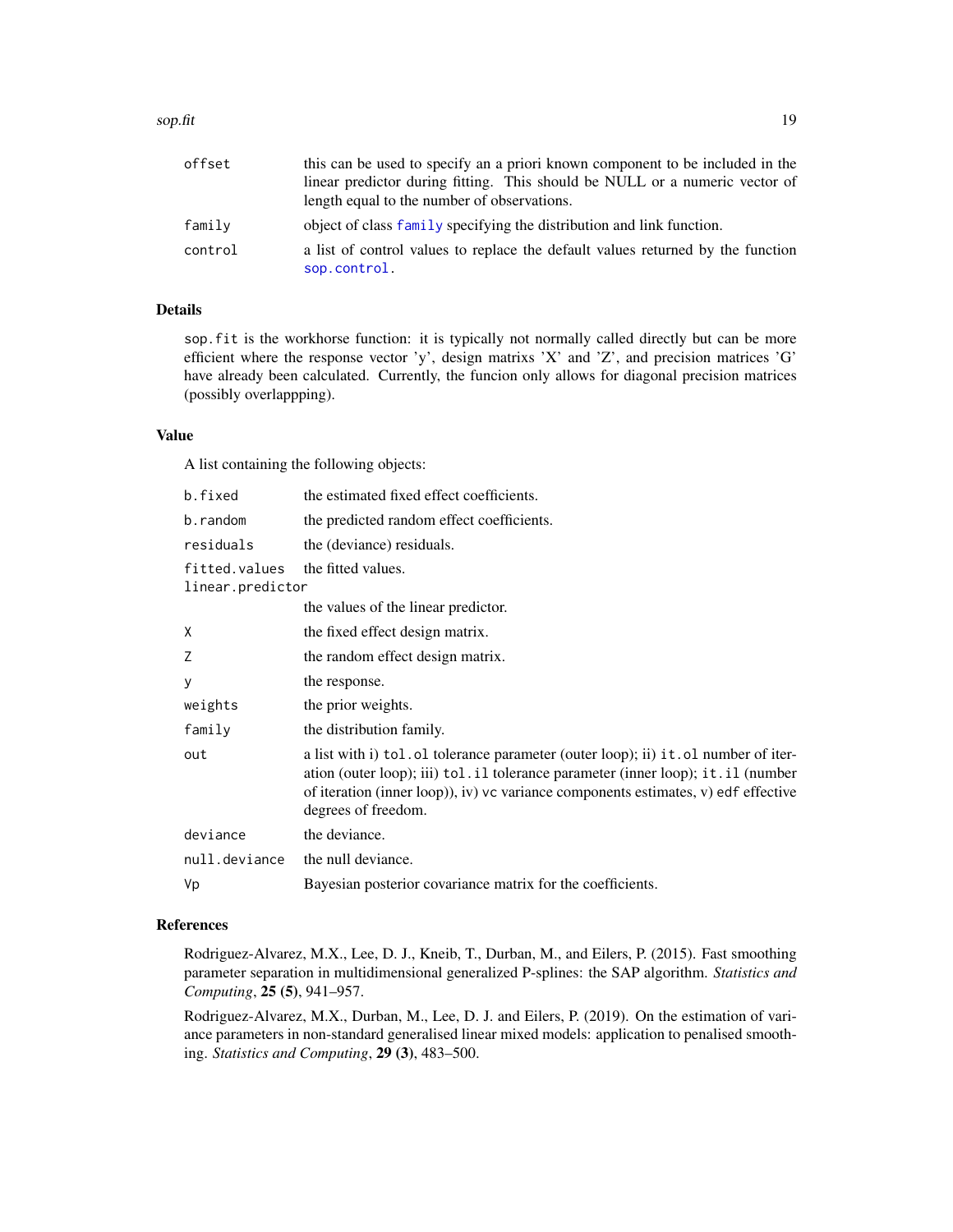# Examples

```
library(SOP)
# Simulate the data
set.seed(123)
n < -1000sigma <- 0.1
x1 \leftarrow runif(n, -1, 1)x2 \le runif(n, -1, 1)
f0 <- function(x1, x2) cos(2*pi*sqrt((x1 - 0.5)^2 + (x2 - 0.5)^2))
f \leftarrow f0(x1, x2)y \leftarrow f + \text{norm}(n, 0, \text{sigma})dat \leq data.frame(x1 = x1, x2 = x2, y = y)
# Save but not fit the model
m\theta_nfit <- sop(formula = y ~ f(x1, x2, nseg = 10), data = dat,
     fit = FALSE)
# Now fit using sop.fit()
m0 \leq sop.fit(X = m0_nfit$X, Z = m0_nfit$Z, G = m0_nfit$G,
y = m0_nfit$y, weights = m0_nfit$weights,
   control = list(trace = FALSE))
names(m0)
```
summary.sop *Summary method for a fitted SOP model.*

# Description

Summary method for a fitted SOP model.

#### Usage

```
## S3 method for class 'sop'
summary(object, ...)
```
### Arguments

| object   | an object of class sop as produced by sop().                            |
|----------|-------------------------------------------------------------------------|
| $\cdots$ | further arguments passed to or from other methods. Not yet implemented. |

#### Value

The function summary.sop computes and returns a list of summary statistics of the fitted model given in object, using the components (list elements) "call" and "terms" from its argument, plus

| call     | the matched call.                                        |
|----------|----------------------------------------------------------|
| b.random | a vector with the predicted random effects coefficients. |

<span id="page-19-0"></span>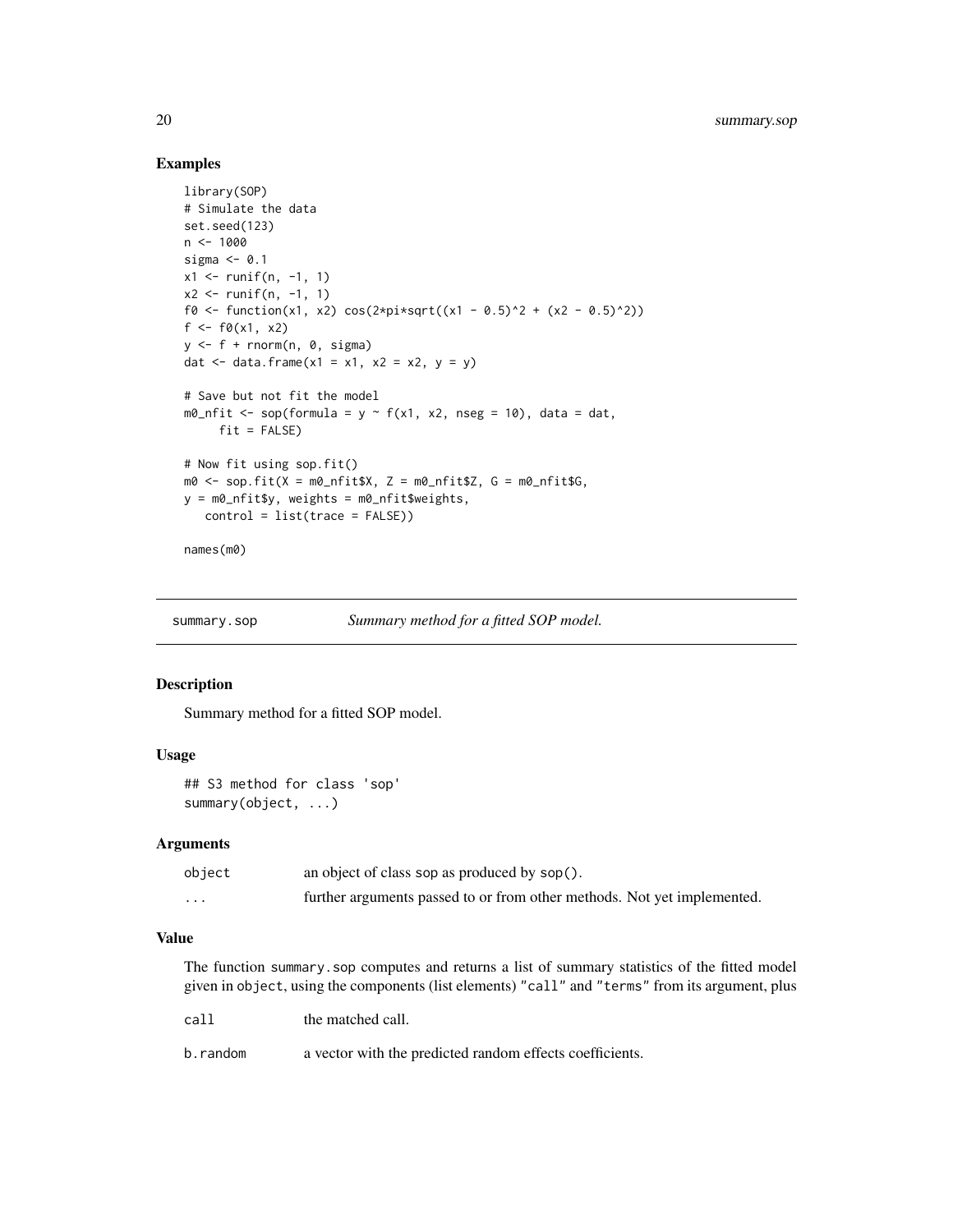<span id="page-20-0"></span>

| b.fixed   | a vector with the estimated fixed effects coefficients.                     |
|-----------|-----------------------------------------------------------------------------|
| r.sq.addj | the (adjusted) $R^2$ , i.e., 'fraction of variance explained by the model', |

$$
R^{2} = 1 - \frac{\sum_{i} R_{i}^{2} / (n - df)}{\sum_{i} (y_{i} - y^{*})^{2} / (n - 1)},
$$

where  $R_i = w_i(y_i - \mu_i)$  and  $y^*$  is the (weighted) mean of  $y_i$ .

| deviance      | the deviance.                                                                              |
|---------------|--------------------------------------------------------------------------------------------|
| null.deviance | the null deviance.                                                                         |
| dev.expl      | proportion of the null deviance explained by the model.                                    |
| n             | number of data.                                                                            |
| iter          | number of iterations.                                                                      |
| residual.df   | residual degrees of freedom.                                                               |
| edf           | a vector with the estimated degrees of freedom for the (smooth and random)<br>model terms. |
| formula       | the model formula.                                                                         |
| family        | the family used.                                                                           |
| na.action     | vector with the observations (position) deleted due to missingness.                        |

# See Also

[sop](#page-12-1), [summary](#page-0-0)

```
library(SOP)
# Simulate the data
set.seed(123)
n <- 1000
sigma <-0.5x \leftarrow runif(n)f0 <- function(x) 2*sin(pi*x)
f \leftarrow f \emptyset(x)y \leftarrow f + \text{norm}(n, 0, \text{sigma})dat \leq data.frame(x = x, y = y)
# Fit the model
m0 <- sop(formula = y \sim f(x, nseg = 10), data = dat)
summary(m0)
```